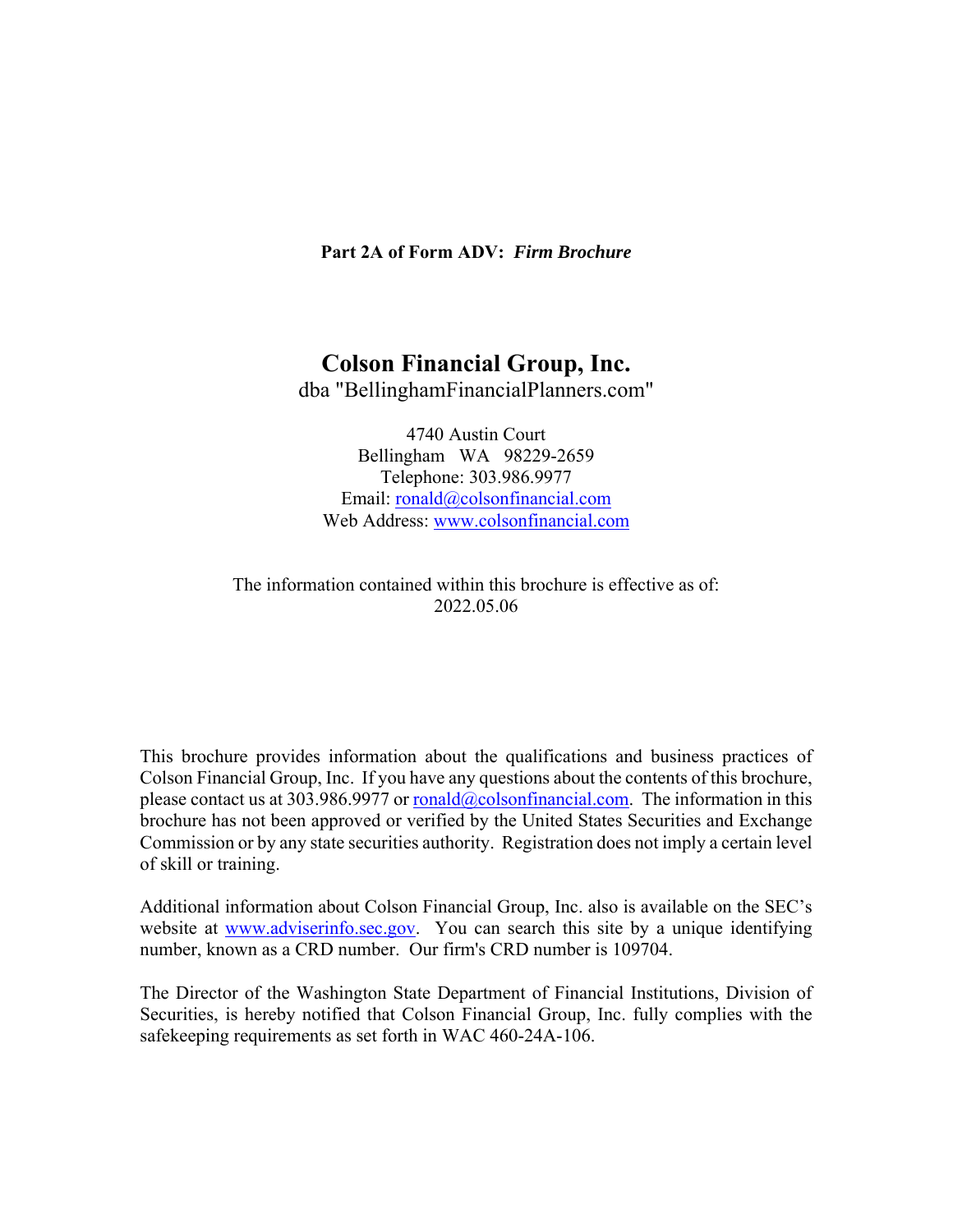## Item 2: Material Changes

This Firm Brochure, dated 2022.05.06, provides a summary of Colson Financial Group, Inc.'s (the "Advisor") advisory services and fees, professionals, certain business practices and policies, as well as actual or potential conflicts of interest, among other things. This "Item 2: Material Changes" is used to provide our clients with a summary of new and/or updated information since the most recent Firm Brochure; we will inform of the revision(s) based on the nature of the information as follows.

Annual Update: We are required to update certain information at least annually, within 90 days of our firm's fiscal year end (FYE) of December 31. We will provide Clients with either a summary of the revised information with an offer to deliver the full revised Brochure within 120 days of our FYE or we will provide you with our revised Brochure that will include a summary of those changes in this Item.

Material Changes: Should a material change in our operations occur, depending on its nature, we will promptly communicate this change to Clients (and it will be summarized in this Item). "Material changes" requiring prompt notification will include changes of ownership or control; location; disciplinary proceedings; significant changes to our advisory services or advisory affiliates – any information that is critical to a Client's full understanding of who we are, how to find us, and how we do business.

The following summarizes new or revised disclosures based on information previously provided in our Firm Brochure that was dated 2022.01.01:

**Item 5 – Fees and Compensation:** 

- **The "Custodian's Miscellaneous Fees for Other Services" are now itemized.**
- **The "Advisor's Quarterly Account Fee" is capped at a 2% annual maximum.**
- **The "New Account Deferred Setup Fee" has been eliminated.**

**De minimus changes were made throughout this Firm Brochure to correct a few misspellings, correct a few syntax errors, and add punctuation if deemed necessary.**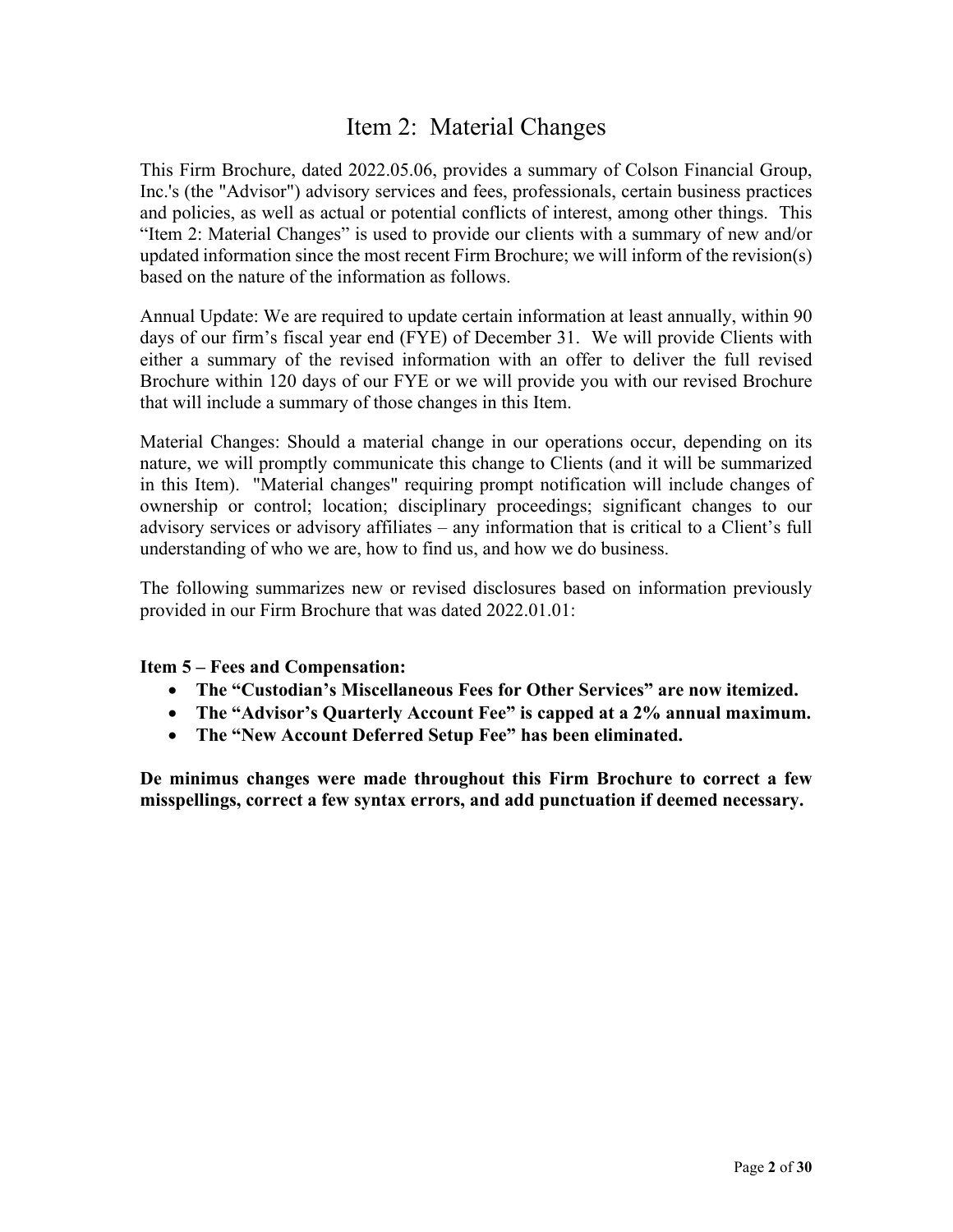# Item 3: Table of Contents

| <b>ITEM</b> | <b>SUBJECT</b>                                                                            | PAGE           |
|-------------|-------------------------------------------------------------------------------------------|----------------|
| Item 1      |                                                                                           | 1              |
| Item 2      |                                                                                           | $\overline{2}$ |
| Item 3      |                                                                                           | 3              |
| Item 4      |                                                                                           | $\overline{4}$ |
| Item 5      |                                                                                           | 12             |
| Item 6      | Performance-Based Fees and Side-by-Side Management - - - - - - - - - - - - - - - - - -    | 16             |
| Item 7      |                                                                                           | 16             |
| Item 8      | Methods of Analysis, Investment Strategies and Risk of Loss - - - - - - - - - - - - - - - | 17             |
| Item 9      |                                                                                           | 22             |
| Item 10     | Other Financial Industry Activities and Affiliations ---------------------                | 22             |
| Item 11     | Code of Ethics, Participation/Interest in Client Transactions, Personal Trading - - -     | 22             |
| Item 12     |                                                                                           | 24             |
| Item 13     |                                                                                           | 26             |
| Item 14     | Client Referrals and Other Compensation -----------------------------                     | 26             |
| Item 15     |                                                                                           | 27             |
| Item 16     |                                                                                           | 27             |
| Item 17     |                                                                                           | 28             |
| Item 18     |                                                                                           | 28             |
| Item 19     |                                                                                           | 28             |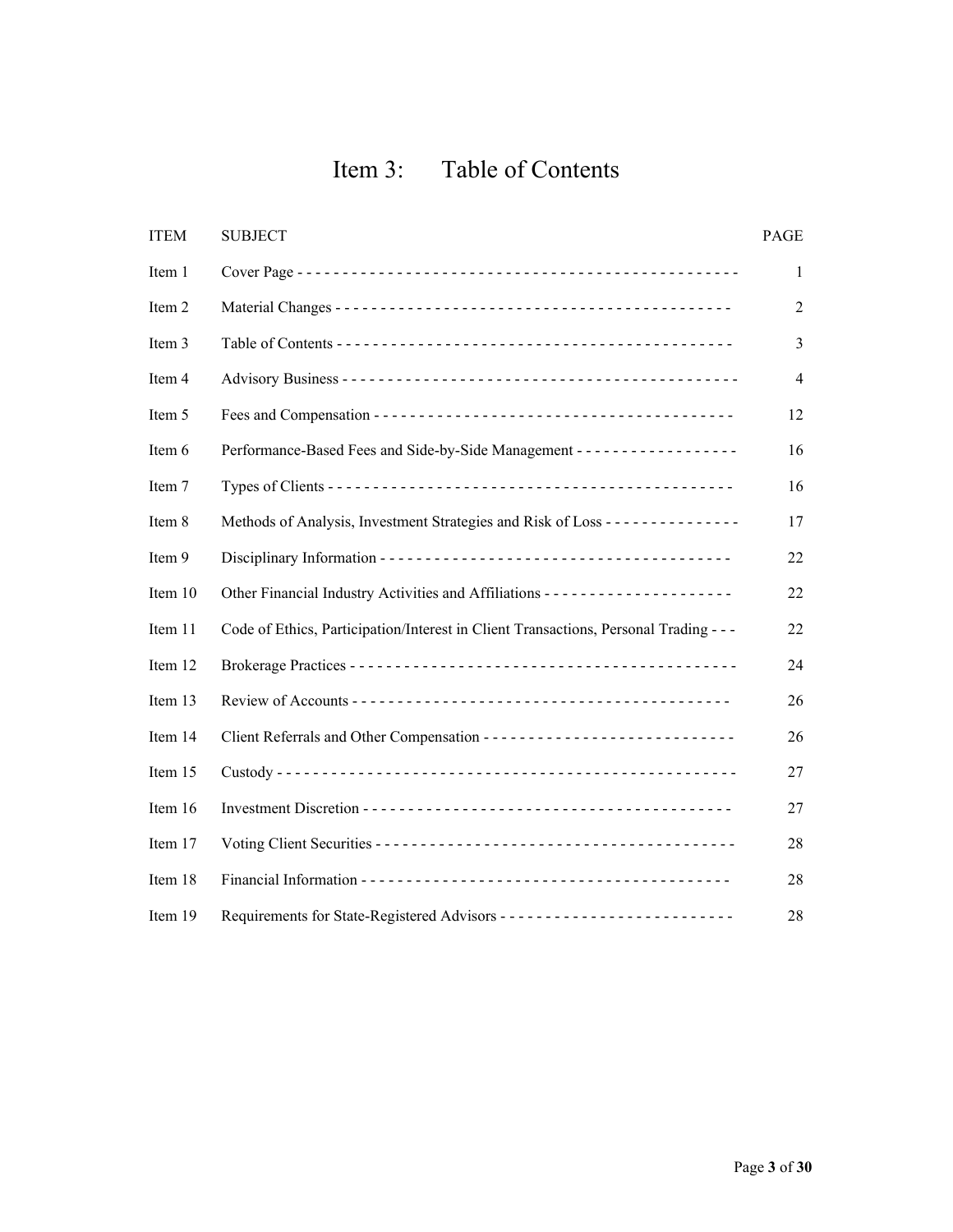## Item 4 Advisory Business

Colson Financial Group, Inc. (the "Advisor") is a state-registered investment adviser with its principal place of business located in Washington State at 4740 Austin Court, Bellingham WA 98229. Additionally, the Advisor is registered as a "notice-filer" in the states of Oregon, Texas and in Colorado at 108 Cottonwood Circle, Salida CO 81201. The Advisor began conducting business as a Colorado S-Corporation in 1991. Prior to that date Ronald Scott Colson practiced as a sole proprietor, commencing said advisory practice in 1987.

Listed below are the firm's principal shareholders. (Principal shareholders are defined as individuals and/or entities controlling 25% or more of this company).

• Ronald Scott Colson, CFP®, MBA, President (100% shareholder)

The Advisor offers the following advisory services to our Clients:

## INVESTMENT SUPERVISORY SERVICES ("ISS") INDIVIDUAL PORTFOLIO MANAGEMENT

The Advisor provides continuous advice to Clients regarding the investment of Client funds based on the individual needs of the Client. Through personal discussions in which goals and objectives based on each Client's particular circumstances are established, the Advisor develops a Client's personal investment policy and creates and manages a portfolio based on that policy. During our data-gathering process, the Advisor determines the Client's individual objectives, time horizons, risk tolerance, and liquidity needs. As appropriate, the Advisor also reviews and discusses a Client's prior investment history as well as family composition and background.

The Advisor manages these advisory accounts on a discretionary basis. Account supervision is guided by the Client's stated objectives (i.e., maximum capital appreciation, growth, income, or growth and income), as well as tax considerations. (The Advisor does not provide income tax advice. Consult your CPA for such advice.)

Accounts are held by an independent Custodian (dba "Axos Advisor Services"). The Custodian is selected solely at the discretion of the Advisor based on best execution for the Client, services provided to the Advisor, custodial costs, trading fees, and broad access to widely held securities that are traded on major exchanges. All accounts managed by the Advisor will utilize the same Custodian to streamline administrative and trading operations. Said limitation assures that all Client accounts may benefit from equal trade execution as well as more efficient administration of accounts.

At least once per year, or more often is major changes occur, the Advisor will review the fees charged and services provided by the Custodian. The Advisor will also review the fees charged and services provided by other major custodians to determine which custodian may be in the best interests of all client accounts. The final decision as to which custodian to use will be made at the Advisor's discretion.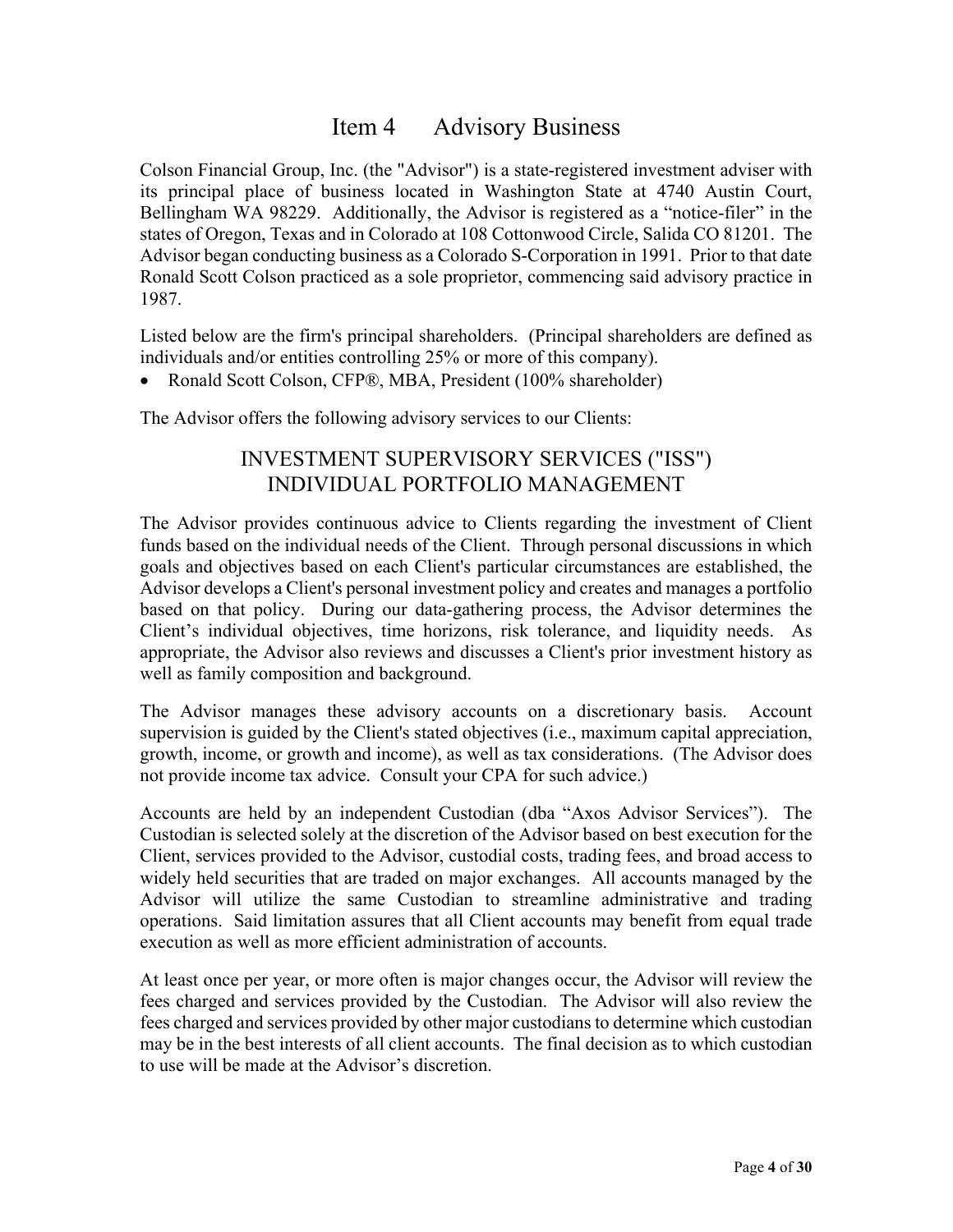The Client grants the Advisor the limited power of attorney to buy and sell securities within the Client's account. The Custodian provides the Advisor with an institutional blocktrading platform, income tax reporting, and other administrative and custodial services. The Custodian protects the client by preventing any unauthorized withdrawals from the Client's account except as requested by the Client and verified by the Advisor. (Fees are only withdrawn from the account if they have not been separately paid to the Custodian by the Client.) To further protect the Client, the Custodian independently values all securities in the account, generates and mails quarterly paper statements directly to the Client and maintains a website that may only be accessed by the Client to securely view all current and historical details about the account.

Accounts managed by the Advisor are "conforming" if they are structured utilizing one or more of the Advisor's model portfolio designs within the Strategic Portfolio Balancesm Investment Discipline. Accounts are "non-conforming" if they include securities that have not been approved for use within the Strategic Portfolio Balance<sup>sm</sup> Investment Discipline or if the Client has imposed any limitations on the structure, composition, or management of the account. Non-conforming accounts are currently not subject to additional fees as the result of their non-conformance.

### **Conforming Accounts within the Strategic Portfolio Balancesm Investment Discipline**

**DISCLOSURE:** Before investing, carefully read and understand the prospectus for any investment you are considering. All investments involve risk. You can lose money. Past performance is no guarantee of future returns. The model portfolios displayed on this page are not guaranteed to perform either better or worse than any other investment strategy. Each model has been designed to reduce risk through optimized diversification and to maximize returns by rebalancing annually to the recommended strategic targets. Patience and a long-term perspective are recommended.

|          | <b>VERY AGGRESSIVE GROWTH (VAG) Consolidated Omnibus Portfolio</b> |
|----------|--------------------------------------------------------------------|
|          | 17.28% Alt. Energy, Agric., Industrial & Precious Metals, etc.     |
| 24.89%   | FTSE All-World ex-US International Stocks                          |
| 24.02%   | US Aggressive Growth Stocks                                        |
| 18.52%   | US Moderately Aggressive Growth Stocks                             |
| 8.23%    | <b>US Conservative Growth Stocks</b>                               |
| $3.06\%$ | Balanced Stocks, Bonds, Preferred & Cnvtbl Securities              |
| $0.00\%$ | US Aggressive Income Bonds                                         |
| $0.00\%$ | US Moderately Aggressive Income Bonds                              |
| $0.00\%$ | US Conservative Income Bonds                                       |
| $4.00\%$ | Cash, Money Markets, CDs and Cash Equivalents                      |
|          |                                                                    |
|          | <b>AGGRESSIVE GROWTH (AG) Consolidated Omnibus Portfolio</b>       |
|          | 8.64% Alt. Energy, Agric., Industrial & Precious Metals, etc.      |
|          | 12.45% FTSE All-World ex-US International Stocks                   |
|          | 27.12% US Aggressive Growth Stocks                                 |
| 23.58%   | US Moderately Aggressive Growth Stocks                             |
| 15.86%   | <b>US Conservative Growth Stocks</b>                               |
|          |                                                                    |
| 8.35%    | Balanced Stocks, Bonds, Preferred & Cnvtbl Securities              |
| $0.00\%$ | US Aggressive Income Bonds                                         |
| $0.00\%$ | US Moderately Aggressive Income Bonds                              |
| $0.00\%$ | US Conservative Income Bonds                                       |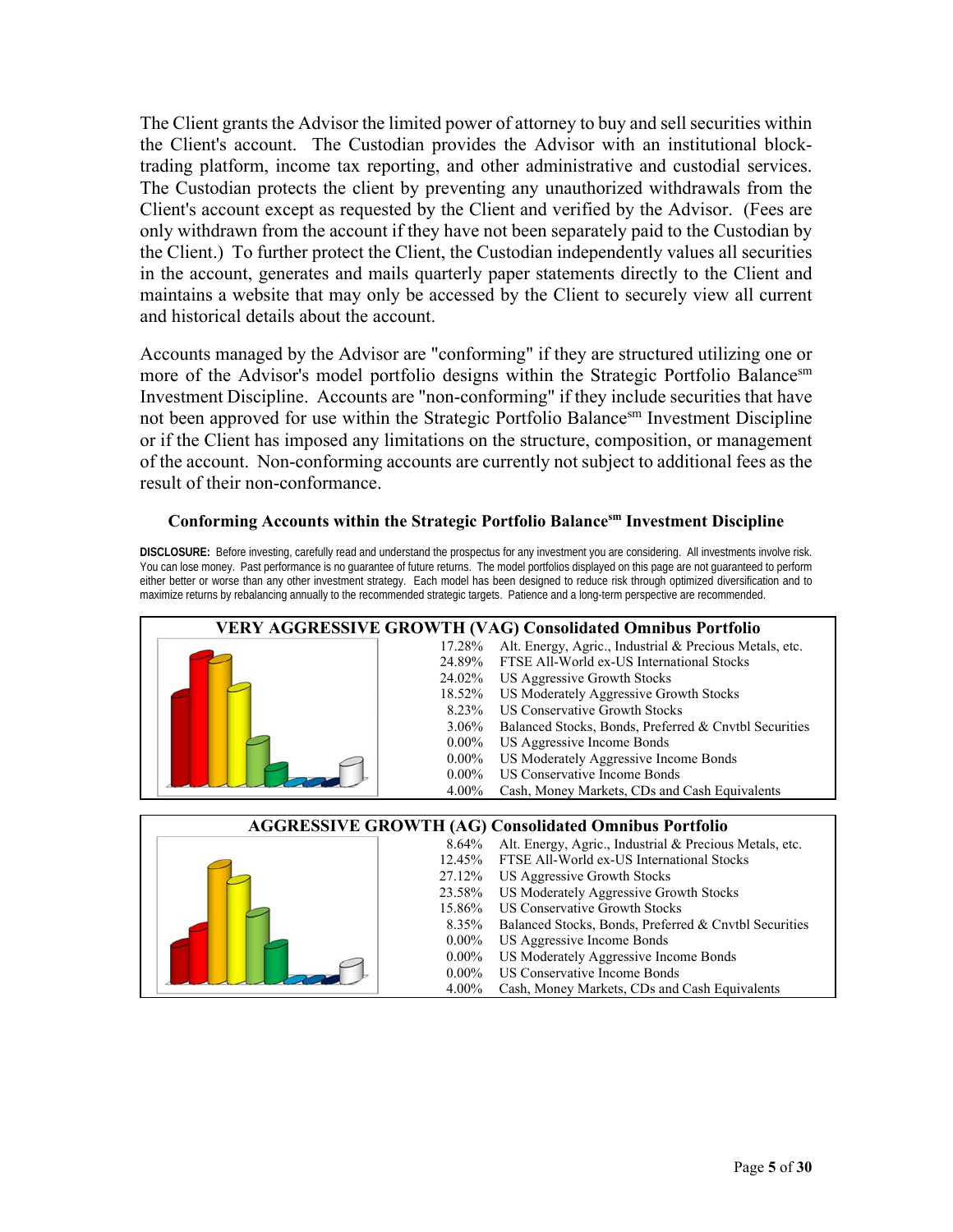| MODERATELY AGGRESSIVE GROWTH (MAG) Consolidated Omnibus Portfolio |          |                                                         |  |  |
|-------------------------------------------------------------------|----------|---------------------------------------------------------|--|--|
|                                                                   | 4.32%    | Alt. Energy, Agric., Industrial & Precious Metals, etc. |  |  |
|                                                                   | 6.23%    | FTSE All-World ex-US International Stocks               |  |  |
|                                                                   |          | 20.45% US Aggressive Growth Stocks                      |  |  |
|                                                                   | 23.55%   | US Moderately Aggressive Growth Stocks                  |  |  |
|                                                                   | 20.45%   | US Conservative Growth Stocks                           |  |  |
|                                                                   | 13.76%   | Balanced Stocks, Bonds, Preferred & Cnvtbl Securities   |  |  |
|                                                                   | 7.24%    | US Aggressive Income Bonds                              |  |  |
|                                                                   | $0.00\%$ | US Moderately Aggressive Income Bonds                   |  |  |
|                                                                   | $0.00\%$ | US Conservative Income Bonds                            |  |  |
|                                                                   | 4.00%    | Cash, Money Markets, CDs and Cash Equivalents           |  |  |
| <b>CONSERVATIVE GROWTH (CG) Consolidated Omnibus Portfolio</b>    |          |                                                         |  |  |
|                                                                   | 2.16%    | Alt. Energy, Agric., Industrial & Precious Metals, etc. |  |  |
|                                                                   | 3.12%    | FTSE All-World ex-US International Stocks               |  |  |
|                                                                   |          | 12.58% US Aggressive Growth Stocks                      |  |  |
|                                                                   | 18.70%   | US Moderately Aggressive Growth Stocks                  |  |  |
|                                                                   | 21.54%   | US Conservative Growth Stocks                           |  |  |
|                                                                   | 18.70%   | Balanced Stocks, Bonds, Preferred & Cnvtbl Securities   |  |  |
|                                                                   | 12.58%   | US Aggressive Income Bonds                              |  |  |
|                                                                   | $6.62\%$ | US Moderately Aggressive Income Bonds                   |  |  |
|                                                                   | $0.00\%$ | US Conservative Income Bonds                            |  |  |
|                                                                   | 4.00%    | Cash, Money Markets, CDs and Cash Equivalents           |  |  |
|                                                                   |          |                                                         |  |  |

|          | <b>BALANCED (B) Consolidated Omnibus Portfolio</b>      |
|----------|---------------------------------------------------------|
| 1.08%    | Alt. Energy, Agric., Industrial & Precious Metals, etc. |
| $1.56\%$ | FTSE All-World ex-US International Stocks               |
| $6.35\%$ | US Aggressive Growth Stocks                             |
| 12.07%   | US Moderately Aggressive Growth Stocks                  |
| 17.94%   | US Conservative Growth Stocks                           |
| 20.64%   | Balanced Stocks, Bonds, Preferred & Cnvtbl Securities   |
| 17.94%   | US Aggressive Income Bonds                              |
| 12.07%   | US Moderately Aggressive Income Bonds                   |
| 6.35%    | US Conservative Income Bonds                            |
| 4.00%    | Cash, Money Markets, CDs and Cash Equivalents           |
|          |                                                         |

|          | <b>AGGRESSIVE INCOME (AI) Consolidated Omnibus Portfolio</b> |
|----------|--------------------------------------------------------------|
| $0.00\%$ | Alt. Energy, Agric., Industrial & Precious Metals, etc.      |
| $0.00\%$ | FTSE All-World ex-US International Stocks                    |
| $0.00\%$ | US Aggressive Growth Stocks                                  |
| $7.00\%$ | US Moderately Aggressive Growth Stocks                       |
| 13.32%   | US Conservative Growth Stocks                                |
| 19.80%   | Balanced Stocks, Bonds, Preferred & Cnvtbl Securities        |
| 22.76%   | US Aggressive Income Bonds                                   |
| 19.80%   | US Moderately Aggressive Income Bonds                        |
| 13.32%   | US Conservative Income Bonds                                 |
| $4.00\%$ | Cash, Money Markets, CDs and Cash Equivalents                |
|          |                                                              |

|          | <b>MODERATELY AGGRESSIVE INCOME (MAI) Consolidated Omnibus Portfolio</b> |
|----------|--------------------------------------------------------------------------|
| $0.00\%$ | Alt. Energy, Agric., Industrial & Precious Metals, etc.                  |
| $0.00\%$ | FTSE All-World ex-US International Stocks                                |
| $0.00\%$ | US Aggressive Growth Stocks                                              |
| $0.00\%$ | US Moderately Aggressive Growth Stocks                                   |
| 8.15%    | <b>US Conservative Growth Stocks</b>                                     |
| 15.46%   | Balanced Stocks, Bonds, Preferred & Cnvtbl Securities                    |
| 22.97%   | US Aggressive Income Bonds                                               |
| 26.45%   | US Moderately Aggressive Income Bonds                                    |
| 22.97%   | US Conservative Income Bonds                                             |
| 4.00%    | Cash, Money Markets, CDs and Cash Equivalents                            |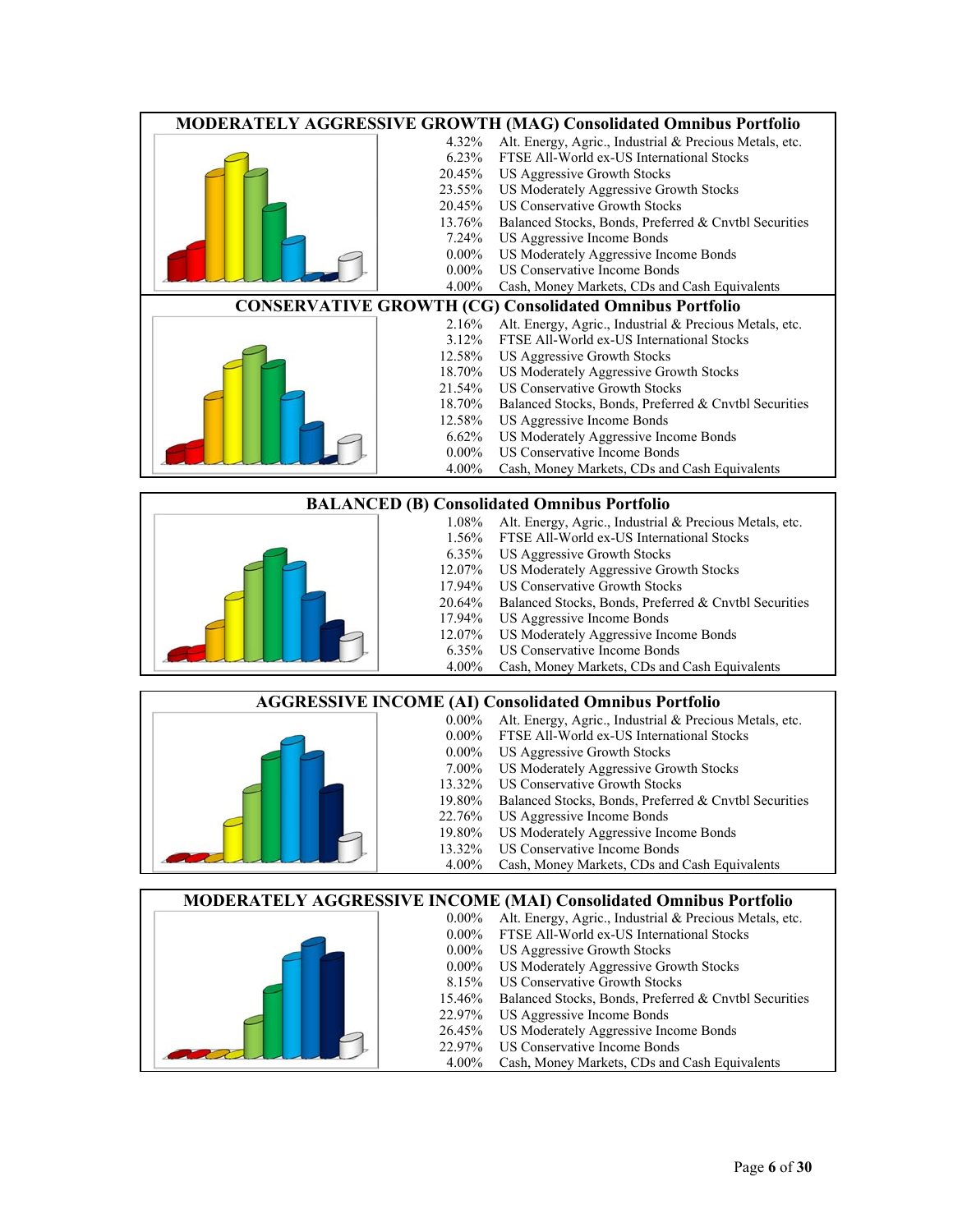| <b>CONSERVATIVE INCOME (CI) Consolidated Omnibus Portfolio</b> |          |                                                                      |  |
|----------------------------------------------------------------|----------|----------------------------------------------------------------------|--|
|                                                                | $0.00\%$ | Alt. Energy, Agric., Industrial & Precious Metals, etc.              |  |
|                                                                | $0.00\%$ | FTSE All-World ex-US International Stocks                            |  |
|                                                                | $0.00\%$ | US Aggressive Growth Stocks                                          |  |
|                                                                | $0.00\%$ | US Moderately Aggressive Growth Stocks                               |  |
|                                                                | $0.00\%$ | US Conservative Growth Stocks                                        |  |
|                                                                | 10.72%   | Balanced Stocks, Bonds, Preferred & Cnvtbl Securities                |  |
|                                                                | 20.32%   | US Aggressive Income Bonds                                           |  |
|                                                                | 30.21%   | US Moderately Aggressive Income Bonds                                |  |
|                                                                | 34.75%   | US Conservative Income Bonds                                         |  |
|                                                                | $4.00\%$ | Cash, Money Markets, CDs and Cash Equivalents                        |  |
|                                                                |          | <b>VERY CONSERVATIVE INCOME (VCI) Consolidated Omnibus Portfolio</b> |  |
|                                                                | $0.00\%$ | Alt. Energy, Agric., Industrial & Precious Metals, etc.              |  |
|                                                                | $0.00\%$ | FTSE All-World ex-US International Stocks                            |  |
|                                                                |          |                                                                      |  |
|                                                                | $0.00\%$ | US Aggressive Growth Stocks                                          |  |
|                                                                | $0.00\%$ | US Moderately Aggressive Growth Stocks                               |  |
|                                                                | $0.00\%$ | US Conservative Growth Stocks                                        |  |
|                                                                | 5.52%    | Balanced Stocks, Bonds, Preferred & Cnvtbl Securities                |  |
|                                                                | 14.67%   | US Aggressive Income Bonds                                           |  |
|                                                                | 33.01%   | US Moderately Aggressive Income Bonds                                |  |
|                                                                | 42.80%   | US Conservative Income Bonds                                         |  |

Clients may impose reasonable restrictions on investing in and/or avoiding investing in certain securities, types of securities, or industry sectors. However, imposing restrictions will result in the account being re-classified as a non-conforming account.

The Advisor's investment recommendations are not limited to any specific product or service offered by any broker-dealer, insurance company, stock and/or bond exchange or private placement. The Advisor offers general investment advice not limited to, but with specific expertise regarding the following types of securities:

- Exchange-listed securities
- Securities traded OTC (over the counter)
- Foreign issuers
- Warrants
- Corporate debt securities (other than commercial paper)
- Commercial paper
- Certificates of deposit
- Municipal securities
- Variable life insurance
- Variable annuities
- Mutual fund shares
- United States governmental securities
- Options contracts on securities
- Options contracts on commodities
- Futures contracts on tangibles
- Futures contracts on intangibles
- Interests in partnerships investing in real estate
- Interests in partnerships investing in oil and gas interests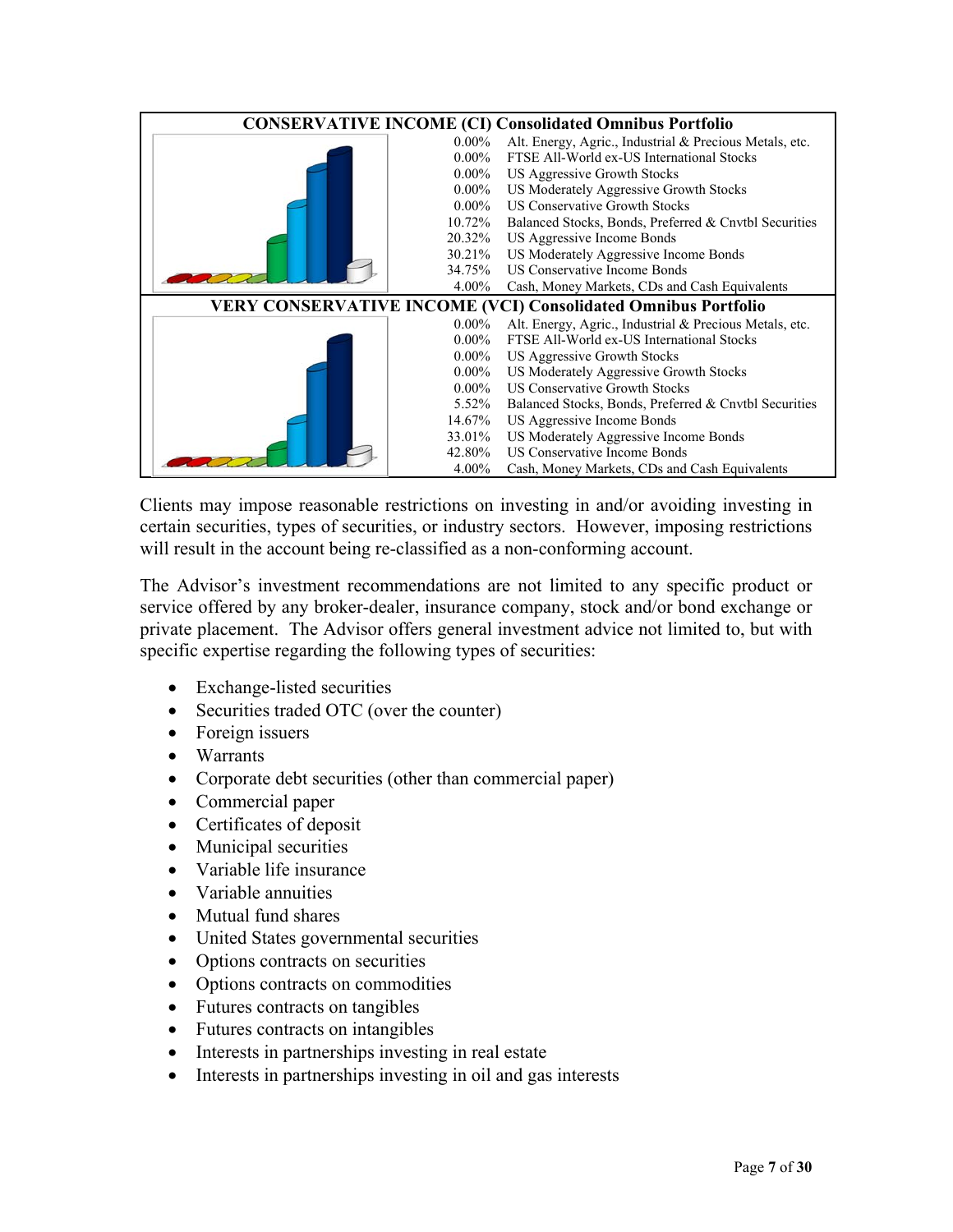- Interests in partnerships investing in other: Any investment program traded on a major exchange for which independent analysis is available.
- Other: Any investment program and/or security that is traded on a major exchange for which independent analysis is available.

Because some types of investments involve certain additional degrees of risk, they will be implemented/recommended only when they are consistent with the Client's stated investment objectives, tolerance for risk, liquidity and suitability.

### **SELECT YOUR PORTFOLIO**

The Advisor does NOT automatically change your Account from one SPB<sup>sm</sup> Model Portfolio to another, either in response to changing market conditions or in response to changes to your personal financial situation. You must request such a change in writing. Therefore, the Advisor recommends that you understand the reasoning behind your Account's "asset allocation strategy." (If you are considering changing your Account's SPBsm Model Portfolio, it is highly recommended that you first discuss this change with the Advisor.)

The Advisor manages each Account so that its structure will closely approximate one of the Advisor's nine different SPB<sup>sm</sup> Model Portfolios. These models span the risk spectrum from "Very Conservative Income" on the low end to "Very Aggressive Growth" on the high end.

| <b>MODEL</b>     | SPB <sup>SII</sup> MODEL PORTFOLIO Codes |                          |                         |
|------------------|------------------------------------------|--------------------------|-------------------------|
| <b>PORTFOLIO</b> | (Mix of Stocks, Bonds, Cash, Etc.)       | (Ups and Downs)          | (Long-Term Gains)       |
| <b>CODE</b>      | <b>MODEL PORTFOLIO NAME</b>              | <b>VOLATILITY (RISK)</b> | <b>POTENTIAL REWARD</b> |
| VAG              | <b>Very Aggressive Growth</b>            | <b>Extremely High</b>    | <b>Extremely High</b>   |
| AG               | <b>Aggressive Growth</b>                 | <b>Very High</b>         | <b>Very High</b>        |
| <b>MAG</b>       | <b>Moderately Aggressive Growth</b>      | High                     | High                    |
| CG               | <b>Conservative Growth</b>               | Above Average            | <b>Above Average</b>    |
| B                | <b>Balanced</b>                          | Average                  | Average                 |
| ΑI               | Aggressive Income                        | <b>Below Average</b>     | <b>Below Average</b>    |
| MAI              | <b>Moderately Aggressive Income</b>      | Low                      | Low                     |
| CI.              | Conservative Income                      | <b>Very Low</b>          | <b>Very Low</b>         |
| VCI              | Very Conservative Income                 | <b>Extremely Low</b>     | <b>Extremely Low</b>    |

Your decision as to which SPB<sup>sm</sup> Model Portfolio will be utilized as a template for your Account should be driven by two factors.

- FACTOR #1: Your Risk Tolerance. If you are able to ignore dramatic volatility (gains and losses) you should select a more aggressive SPB<sup>sm</sup> Model Portfolio. If you fear volatility and might liquidate your Account when it temporarily loses value, you should select a more conservative SPBsm Model Portfolio.
- *FACTOR #2: Your Investment Horizon***.** The more distant your investment horizon (i.e., your life expectancy or your last withdrawal date), the more aggressive SPB<sup>sm</sup> Model Portfolio you should select. As your investment horizon gets closer, you should select a more conservative SPB<sup>sm</sup> Model Portfolio.

("Select Your Portfolio" continued on subsequent page)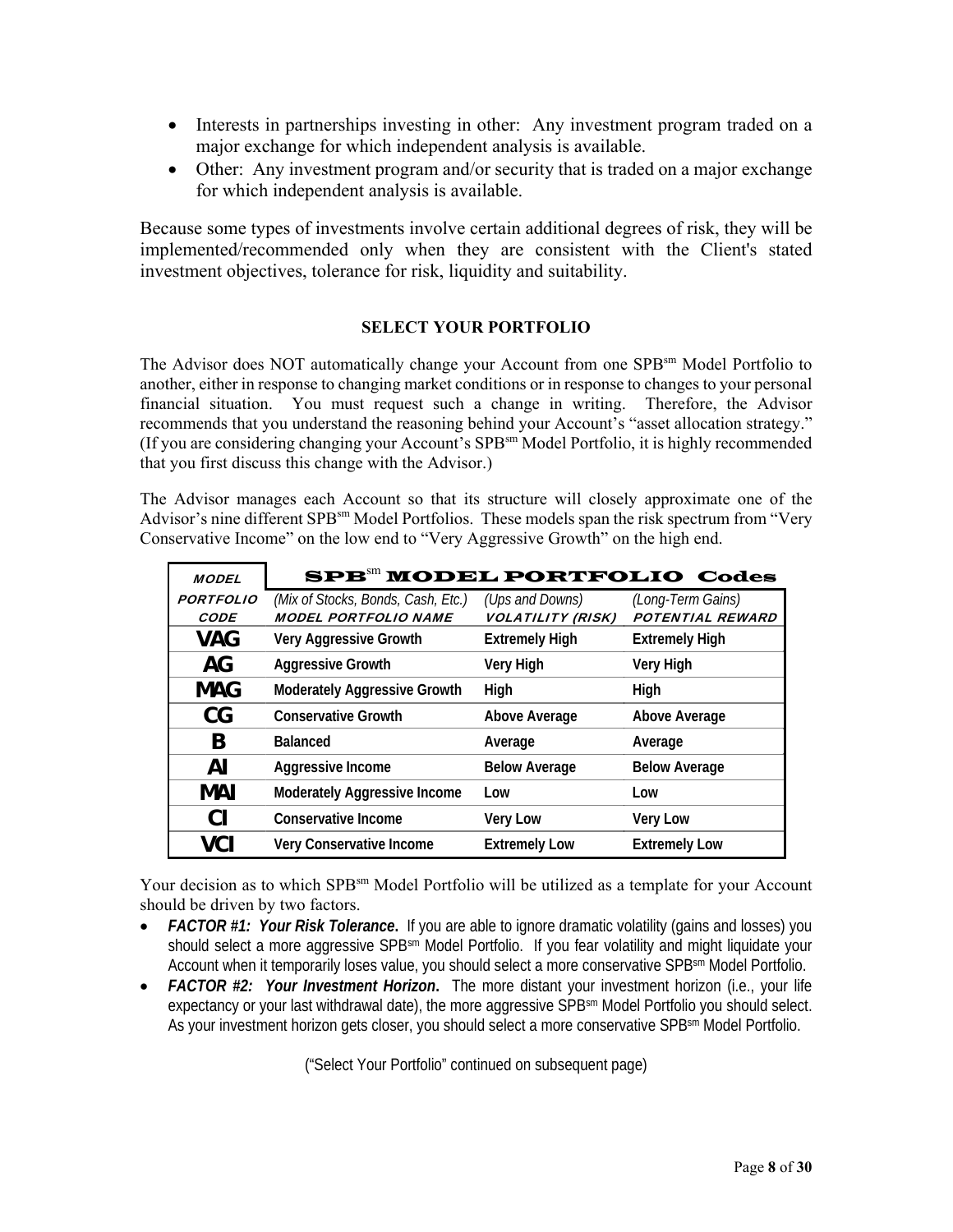| <b>YOUR RISK</b>      |                                                                |            |            | Select your SPB <sup>SII</sup> MODEL PORTFOLIO |          |          |            |            |
|-----------------------|----------------------------------------------------------------|------------|------------|------------------------------------------------|----------|----------|------------|------------|
| <b>TOLERANCE</b>      |                                                                |            |            |                                                |          |          |            |            |
| <b>Extremely High</b> | <b>MAG</b>                                                     | <b>MAG</b> | AG         | AG                                             | AG       | VAG      | <b>VAG</b> | <b>VAG</b> |
| Very High             | CG                                                             | MAG        | MAG        | AG                                             | AG       | AG       | VAG        | <b>VAG</b> |
| High                  | CG                                                             | CG         | <b>MAG</b> | <b>MAG</b>                                     | AG.      | AG       | AG         | <b>VAG</b> |
| <b>Above Neutral</b>  | B                                                              | CG         | CG         | MAG                                            | MAG      | AG       | AG         | AG         |
| <b>Below Neutral</b>  | B                                                              | B          | CG         | CG                                             | MAG      | MAG      | AG         | AG         |
| Low                   | Al                                                             | B          | B          | CG                                             | CG       | MAG      | MAG        | AG         |
| Very Low              | <b>MAI</b>                                                     | ΑI         | B          | B                                              | CG       | CG       | MAG        | <b>MAG</b> |
| <b>Extremely Low</b>  | СI                                                             | MAI        | Al         | B                                              | B        | CG       | CG         | <b>MAG</b> |
| <b>Almost None</b>    | <b>VCI</b>                                                     | CI.        | MAI        | ΑI                                             | B        | B        | CG         | CG         |
|                       | $0$ to $8$                                                     | 2 to 14    | 6 to 22    | 12 to 30                                       | 20 to 36 | 28 to 40 | 34 to 42   | Over 38    |
|                       | YOUR ACCOUNT'S INVESTMENT HORIZON (number of years from today) |            |            |                                                |          |          |            |            |

(end of "Select Your Portfolio")

### FINANCIAL PLANNING

The Advisor may provide financial planning services. Financial planning is a comprehensive evaluation of a Client's current and future financial state by using currently known variables to predict future cash flows, asset values and withdrawal plans. Through the financial planning process, all questions, information, and analysis are considered as they impact and are impacted by the entire financial and life situation of the Client. Clients purchasing this service receive a written report which provides the Client with a detailed financial plan designed to assist the Client to achieve his or her financial goals and objectives.

If a Client maintains at least one investment account with the Advisor, the Client is eligible to receive one fee-waived financial planning engagement per year. A Client who does not maintain an investment account with the Advisor will be subject to the Advisor's negotiable hourly fees. In general, the financial plan may address any or all of the following areas:

- PERSONAL: The Advisor reviews the Client's family records, budgeting, personal liability, estate information and financial goals.
- TAX & CASH FLOW: The Advisor analyzes the Client's income tax and spending and planning for past, current and future years; then illustrates the impact of various investments on the Client's current income tax and future tax liability. (The Advisor does not provide specific Internal Revenue Code advice. Consult you CPA for such advice.)
- INVESTMENTS: The Advisor analyzes investment alternatives and their effect on the Client's overall portfolio.
- INSURANCE: The Advisor reviews existing insurance policies to ensure adequate coverage to protect against the risks of death, health problems, disability, and the need for long-term care. Specifically excluded from analysis are liability, home and automobile insurance. (The Advisor does not sell insurance. Consult your insurance agent to purchase insurance.)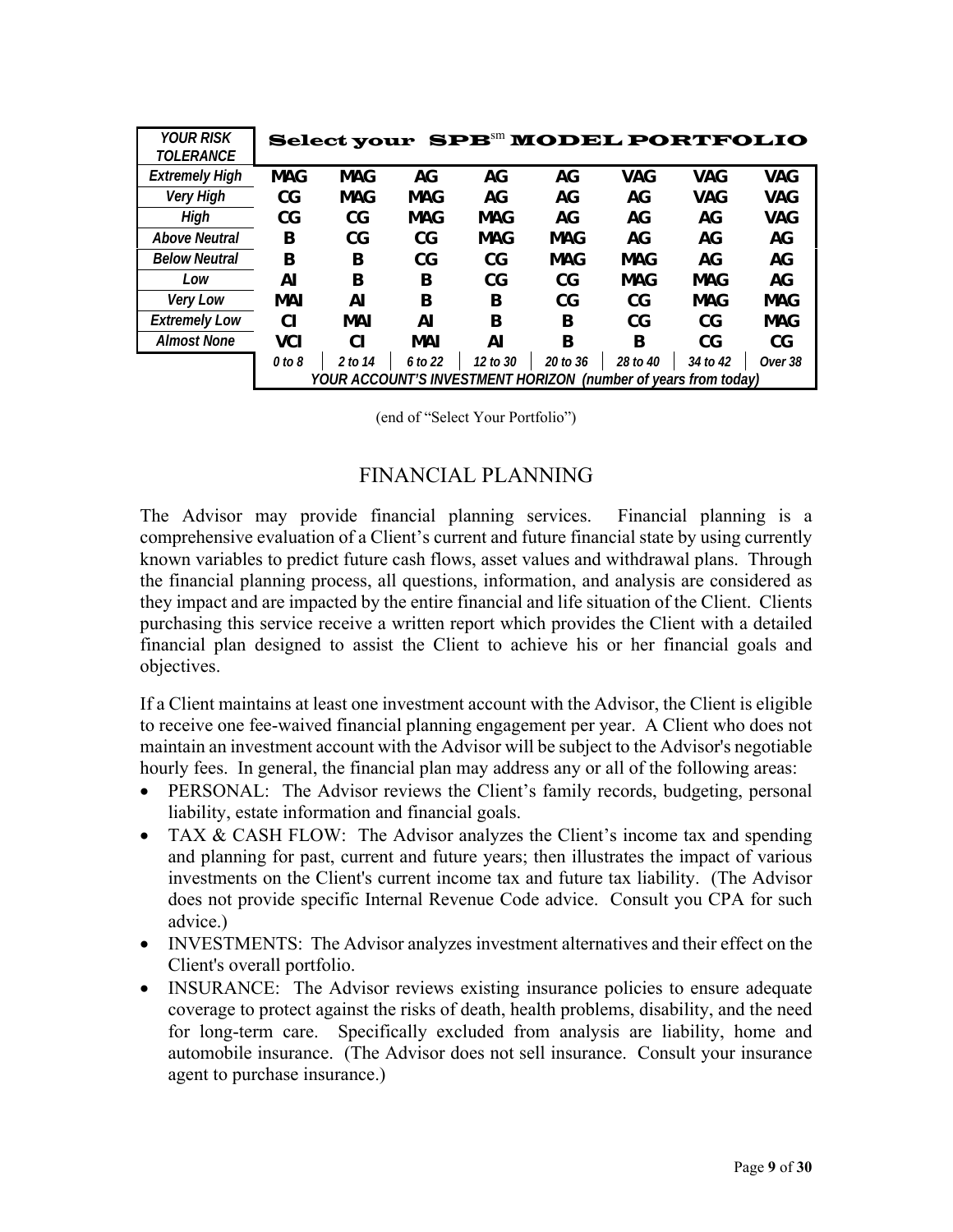- RETIREMENT: The Advisor analyzes current strategies and investment plans and makes recommendations to help the Client achieve his or her retirement goals.
- DEATH & DISABILITY: The Advisor reviews the Client's cash needs at death, income needs of surviving dependents, estate planning and disability income.
- ESTATE PLANNING: The Advisor assists the Client in assessing and developing long-term strategies, including as appropriate, living trusts, wills, reviews of the potential impacts of estate tax, powers of attorney, asset protection plans, nursing homes, Medicare/Medicaid and elder law. (The Advisor does not provide legal advice. Consult your attorney for such advice.)

The Advisor gathers required information through in-depth personal interviews. Types of information gathered include the Client's current financial status, tax status, future goals, returns objectives and attitudes towards risk. The Advisor carefully reviews documents supplied by the Client, including a questionnaire completed by the Client, and prepares a written report. Should the Client choose to implement the recommendations contained in the plan, the Advisor suggests that the Client work closely with his/her attorney, CPA, insurance agent, and/or stockbroker. Implementation of any financial planning recommendations is entirely at the Client's discretion.

The Advisor also provides general non-securities advice on topics that may include tax and budgetary planning, estate planning and business planning.

Typically, the financial plan is presented to the Client within no more than one month of the contract date, provided that all information needed to prepare the financial plan has been promptly provided by the Client to the Advisor.

Financial Planning recommendations are not limited to any specific product or service offered by any broker-dealer or insurance company. All recommendations are of a generic nature.

## PUBLICATION OF BLOGS

The Advisor occasionally publishes a blog providing general information on various financial topics including, but not limited to, estate and retirement planning, market trends, etc. No specific investment recommendations are provided in this blog and the information provided does not purport to meet the objectives or needs of any Client. The blog is posted free of charge for viewing on the advisor's website.

## CONSULTING SERVICES

Clients can also receive investment advice on a more focused basis. This may include advice on only an isolated area(s) of concern such as estate planning, retirement planning, or any other specific topic. The Advisor also provides specific consultation and administrative services regarding targeted investment and financial concerns of the Client.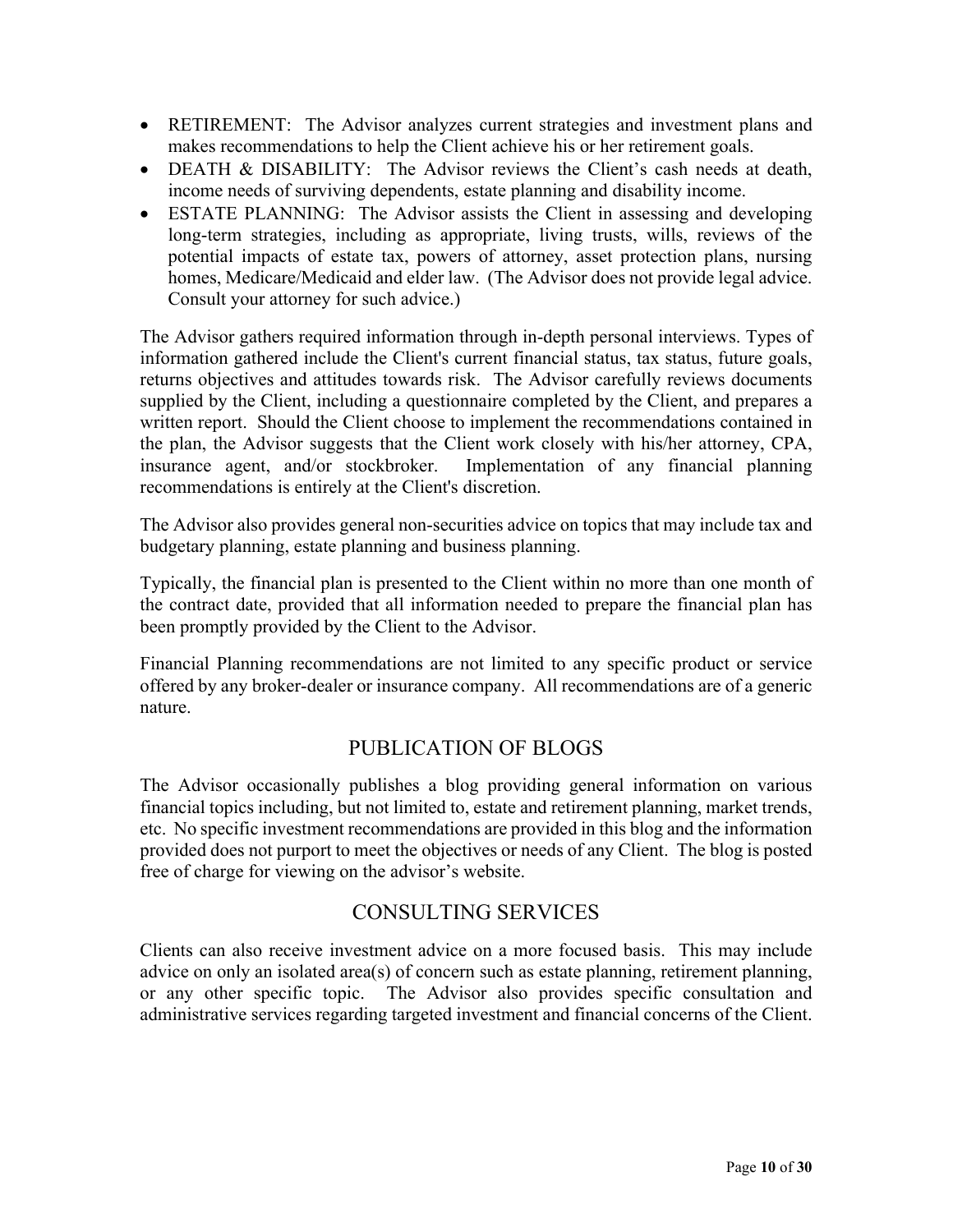## ELECTRONIC MEDIA AND CLIENT COMMUNICATIONS

The Advisor utilizes all available methods to protect the privacy of all Client electronic and paper data. Data is electronically shielded by daily virus scans of the Advisor's network and computers, the use of a VPN, only encrypted emails are sent, a dedicated portal with the Custodian is used for upload/download of Client data, use of 60-second password-protected automatic locks of computers during business hours, finally shutting down all computers and locking all filing cabinets when closing the office at the end of the business day. All paper data is held in locked filing cabinets then shredded after a holding period of six years. Access by the Advisor's office personnel to the network, the computers, and any physical filing cabinets is strictly controlled and monitored.

The Advisor performs at least an annual review of the cybersecurity of all operations and communications. Those reviews specifically investigate and mitigate the following risks:

- Identify risks to confidential personal information.
- Protect confidential information.
- Detect potential incidents, and
- Respond to and recover from incidents or breaches.

To communicate with Clients, the Advisor utilizes certain forms of media but not others. The most common forms of communication between the Advisor and Clients are as follows:

- $\bullet$  eMail
- Telephone
- U.S. Postal Service First Class Mail (communications that are not time-sensitive)
- Priority Mail or Express Mail (time-sensitive communications)

The Advisor will NOT communicate with, or respond to Client communications via the following:

- Text messaging
- Messenger applications
- Facebook
- Instagram
- Snapchat
- YouTube
- All other forms of social media

### AMOUNT OF MANAGED ASSETS

As of 2022.05.04, the Advisor was actively managing \$47,187,407 of Clients' assets on a discretionary basis for 112 tax-deferred accounts and 48 taxable accounts.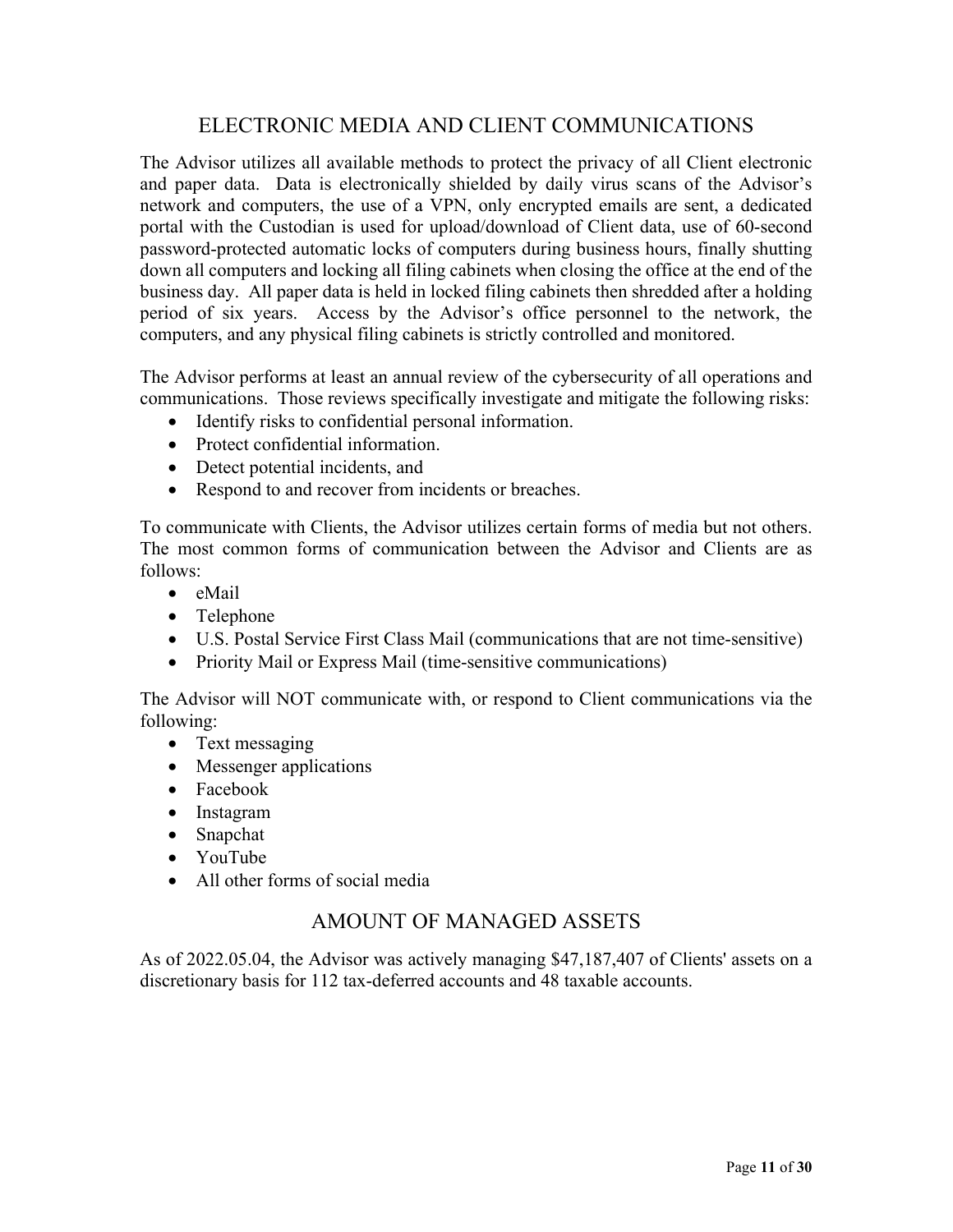## Item 5 Fees and Compensation

### INVESTMENT SUPERVISORY SERVICES INDIVIDUAL PORTFOLIO MANAGEMENT FEES

**Consolidated Accounts** *–* Clients open a Consolidated Account with the Advisor that is composed of one or more "conforming" and/or "non-conforming" Accounts. A conforming Account is defined as one that allows the Advisor to utilize the Strategic Portfolio Balance<sup>sm</sup> Investment Discipline as the asset allocation template for said conforming Account. A non-conforming Account is defined as any Account that includes assets that may have been transferred to the Custodian in-kind but are not approved by the Advisor for inclusion in the Strategic Portfolio Balance<sup>sm</sup> Investment Discipline. All Accounts, whether conforming or non-conforming, are held by an independent Custodian, dba Axos Advisor Services, to prevent fraud. The Advisor is only granted the limited power of attorney to buy and sell within the Account. All Account reporting and security valuation is performed by the Custodian without any opportunity for the Advisor to alter the reports or valuations.

Account fees are charged by both the Custodian and by the Advisor. The Custodian's fees are listed first and the Advisor's fees are listed second as follows:

### **Exhibit D: FEE SCHEDULES**

(This exhibit supersedes all prior such exhibits, if any.)

*(The following fees are retained only by the Custodian. The Advisor does not receive these fees.)* 

**Custodian's Quarterly Asset Fee** – Axos Advisor Services, the Custodian, shall deduct from each Account a quarterly asset fee based upon the previous quarter's average daily balance, pro-rated if the Account was opened during that quarter. (A minimum Custodian's Quarterly Asset Fee of \$25.00 applies to each Account.)

| Accounts valued between \$0.00 and \$249,999.99 :       | 0.000825 |
|---------------------------------------------------------|----------|
| Accounts valued between \$250,000.00 and \$499,999.99 : | 0.000700 |
| Accounts valued between \$500,000.00 and \$999,999.99 : | 0.000500 |
| Accounts valued at \$1,000,000.00 and greater :         | 0.000250 |

**Custodian's Open-End and Closed-End MF and Non-MF Transaction Fees**  The executing broker/dealer does not charge a per-share transaction fee from each participating account at trade execution. **No Charge** 

#### **Miscellaneous Custodian Fees for Other Services---**

In addition to the above-listed fees, the Custodian may assess the following fees for the listed services.

| Paper Check Distribution                    | \$20 per occurrence.                  |
|---------------------------------------------|---------------------------------------|
| <b>Outgoing Transfer Fee</b>                | $$50 + $25/a$ sset for in-kind.       |
| <b>Outgoing Wired Funds</b>                 | \$25 per wire.                        |
| <b>Returned Check</b>                       | \$35 per occurrence.                  |
| Cancelled Check                             | \$20 per occurrence.                  |
| Non-Traditional Asset Custody               | \$100 annually per asset per account. |
| Manual Account Establishment by Custodian   | \$35 per account.                     |
| Monthly Statements (if requested by Client) | \$100 annually per account.           |
| 1035 Exchange                               | \$250 per exchange.                   |
| Next Day Mail Service                       | \$25 per request.                     |
|                                             |                                       |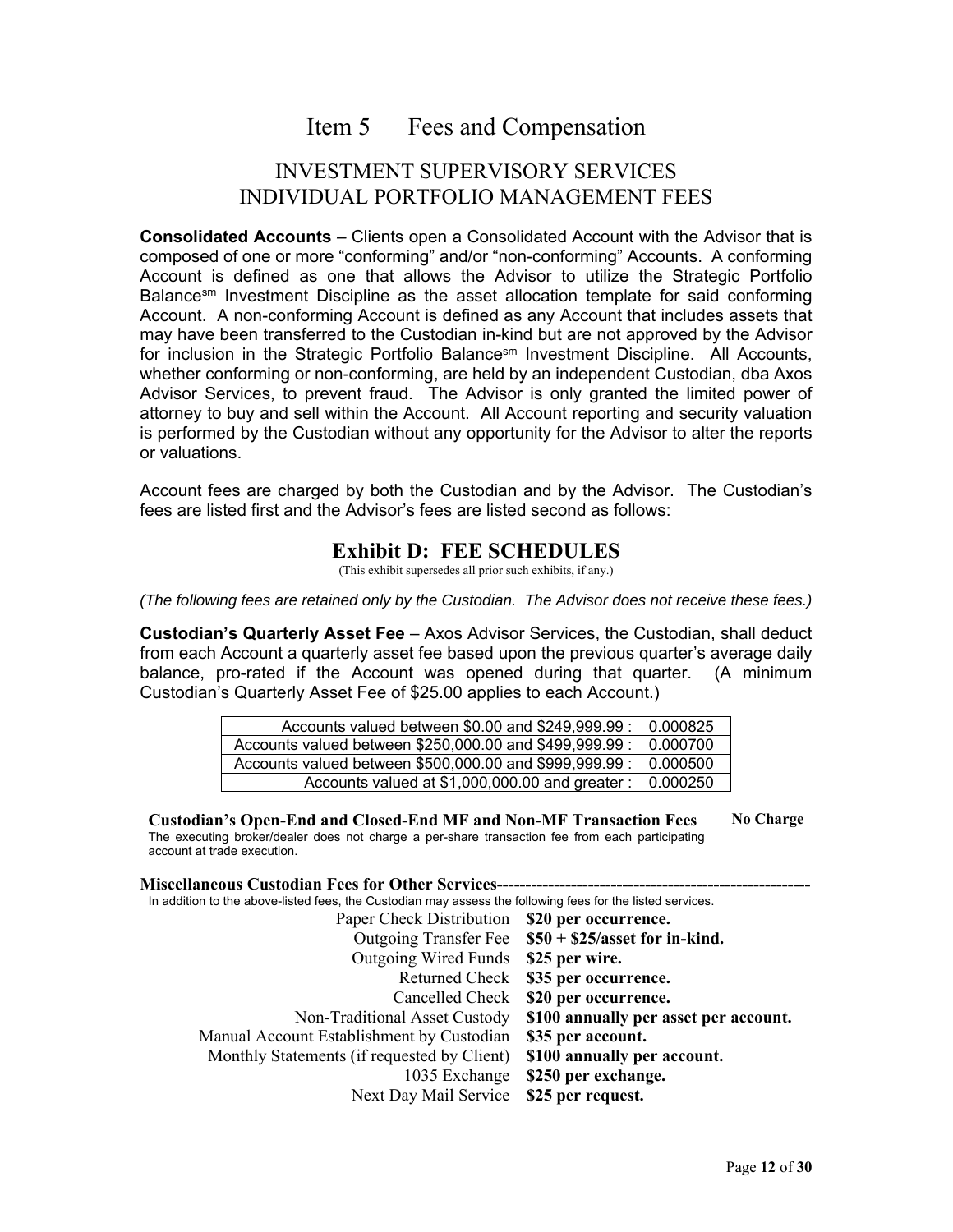| Omnibus-level Fixed Income Execution \$25 per trade.  |                   |
|-------------------------------------------------------|-------------------|
| SoloK Annual Maintenance Fee                          | \$50 per quarter. |
| SoloK 5500 EZ Filing                                  | \$125 per filing. |
| SoloK Loan Fee \$100 per loan.                        |                   |
| Omnibus Equity and ETF Trade Away Fee \$25 per trade. |                   |
| Omnibus Fixed Income Execution \$25 per trade.        |                   |

*(The following fees are retained only by the Advisor. The Custodian does not receive these fees.)* 

**Financial Planning Engagement Negotiable Hourly Fee----**Each client who maintains one or more accounts in the Advisor's Strategic Portfolio Balancesm Investment Discipline is eligible to receive one financial planning engagement per year with this fee waived. This fee will apply to each financial planning engagement only when requested by the Client more often than once each 12-month period. A single financial planning engagement may include one or more of the Advisor's financial planning services including but not limited to one annual review per year, the preparation of one set of Projected Retirement Snapshots<sup>sm</sup> per year, one review of employer retirement plans per year, and/or the Advisor's responses to any other financial planning questions.

**\$500.00 (Minimum of one hour per engagement)**

**Advisor's Quarterly Account Fee** *–* The Advisor assesses each Account in arrears a non-negotiable, Advisor's Quarterly Account Fee based upon the average daily balance. If more than one Account is registered at the same household or business mailing address, the sum of all such Accounts shall be considered as one Consolidated Account for the purpose of calculating the Advisor's Quarterly Account Fee. Each Account within the Consolidated Account is assessed a proportional amount of the total of all fees. In all cases, Clients will receive a written invoice for fees owed immediately following the end of the quarter being billed. The invoice will include the fee(s) charged, the formula used to calculate the fee(s), the fee calculation itself, the period covered by the fee(s), the amount of assets under management the fee is based upon, and the name of the Custodian. We urge the Client to compare this information with the fees listed on the account statement that will be received from the Custodian three and one-half months after receipt of the fee invoice. The Advisor utilizes a calendar fiscal year and, therefore, Q1 includes January through March, Q2 includes April through June, Q3 includes July through September, and Q4 includes October through December. If the Client prefers to pay the Advisor's Quarterly Account Fee by check rather than having it deducted from the Account, the Custodian must receive the Client's check on or before April  $30<sup>th</sup>$ , July  $30<sup>th</sup>$ , October  $30<sup>th</sup>$ and January 30<sup>th</sup>, respectively. Make your check payable and mail it directly to the Custodian as disclosed on the Quarterly Fee Statement. If your check is not received by the Custodian by the respective due date, the total Quarterly Account Fee shall be deducted by the Custodian on the respective due date. Make your check payable and mail it directly to the Custodian as disclosed on the Quarterly Fee Statement. If your check is not received by the Custodian by the respective due date, the total Quarterly Account Fee shall be deducted by the Custodian on the respective due date.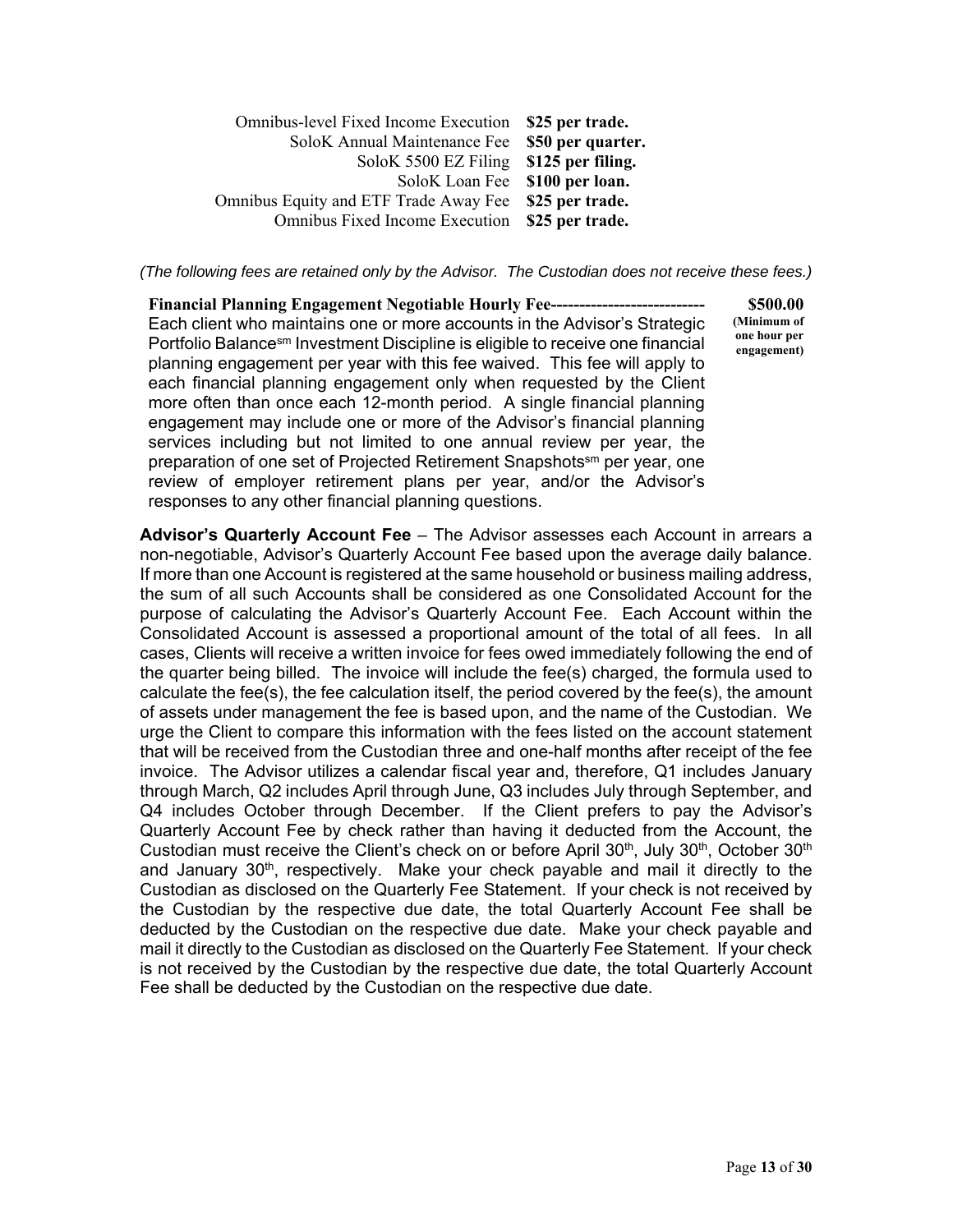### **ADVISOR'S QUARTERLY ACCOUNT FEE**

**Fee Range 1:** A Consolidated Account with a quarterly average daily balance that is less than \$400,000**.**00 is assessed a fee of 0**.**0050 times the Consolidated Account's average daily balance.

**Fee Range 2:** A Consolidated Account with a quarterly average daily balance that is greater than or equal to \$400,000**.**00 but less than \$445,000**.**00 is assessed a fee of 0**.**0045 times the Consolidated Account's average daily balance.

**Fee Range 3:** A Consolidated Account with a quarterly average daily balance that is greater than or equal to \$445,000**.**00 but less than \$500,000**.**00 is assessed a fee of 0**.**0040 times the Consolidated Account's average daily balance.

**Fee Range 4:** A Consolidated Account with a quarterly average daily balance that is greater than or equal to \$500,000**.**00 but less than \$572,000**.**00 is assessed a fee of 0**.**0035 times the Consolidated Account's average daily balance.

**Fee Range 5:** A Consolidated Account with a quarterly average daily balance that is greater than or equal to \$572,000**.**00 but less than \$667,000**.**00 is assessed a fee of 0**.**0030 times the Consolidated Account's average daily balance.

**Fee Range 6:** A Consolidated Account with a quarterly average daily balance that is greater than or equal to \$667,000**.**00 but less than \$800,000**.**00 is assessed a fee of 0**.**0025 times the Consolidated Account's average daily balance.

Fee Range 7: A Consolidated Account with a quarterly average daily balance that is greater than or equal to \$800,000**.**00 is assessed a Quarterly Decimal Fee of 0**.**0020 times the Consolidated Account's average daily balance.

**IMPORTANT RECOMMENDATION:** To better facilitate the potential for investment success, the Advisor highly recommends that the total of all annual expenses attributable to any Account should not exceed 3% of any Account's balance. Said annual expenses include the Advisor 's Quarterly Average Daily Balance Account Fees, Custodial fees, trading fees and the internal expense ratios of the securities utilized. The Advisor believes that fees are excessive to the extent they exceed 3% though they may still be assessed in certain circumstances. The Advisor regularly reviews all fees and expenses in an effort to avoid exceeding a total of 3%. The Advisor does not have control over the fees charged by the custodian or by the securities. It is ultimately the Client's responsibility to decide whether or not the total of fees charged to their accounts is cost-effective for the Client.

**ANNUAL EXPENSE RATIOS OF SECURITIES:** The previously listed fees, both custodial and advisory, are in addition to the annual expense ratios that are deducted by the mutual funds, ETFs, ETNs and private managers that are charged to manage each security held within each Account. Currently, the total portfolio weighted average of annual expense ratios range from approximately 0.29% to 0.44%.

**PRO-RATED FEES ASSESSED FOR WITHDRAWALS AND/OR TRANSFERS-OUT:**  Withdrawals and/or transfers-out from closed Accounts, are subject to the deduction of the previously listed fees, both custodial and advisory, on a pro-rated basis. To calculate the applicable fees, said Accounts are not considered to be associated with any Consolidated Account and are subject to the previously listed fees as stand-alone Accounts, not eligible for any of the discounts of a Consolidated Account. The Client's obligation to pay fees will terminate when the closed Account is finally transferred-out or distributed and its value at the Custodian is \$0.00.

### GENERAL FEE INFORMATION

TERMINATION OF THE ADVISORY RELATIONSHIP: Pursuant to WAC 460-24A-145, the Advisor is required to deliver Form ADV Part 2 "(i) not less than forty-eight hours prior to entering into any investment advisory contract with such Client or prospective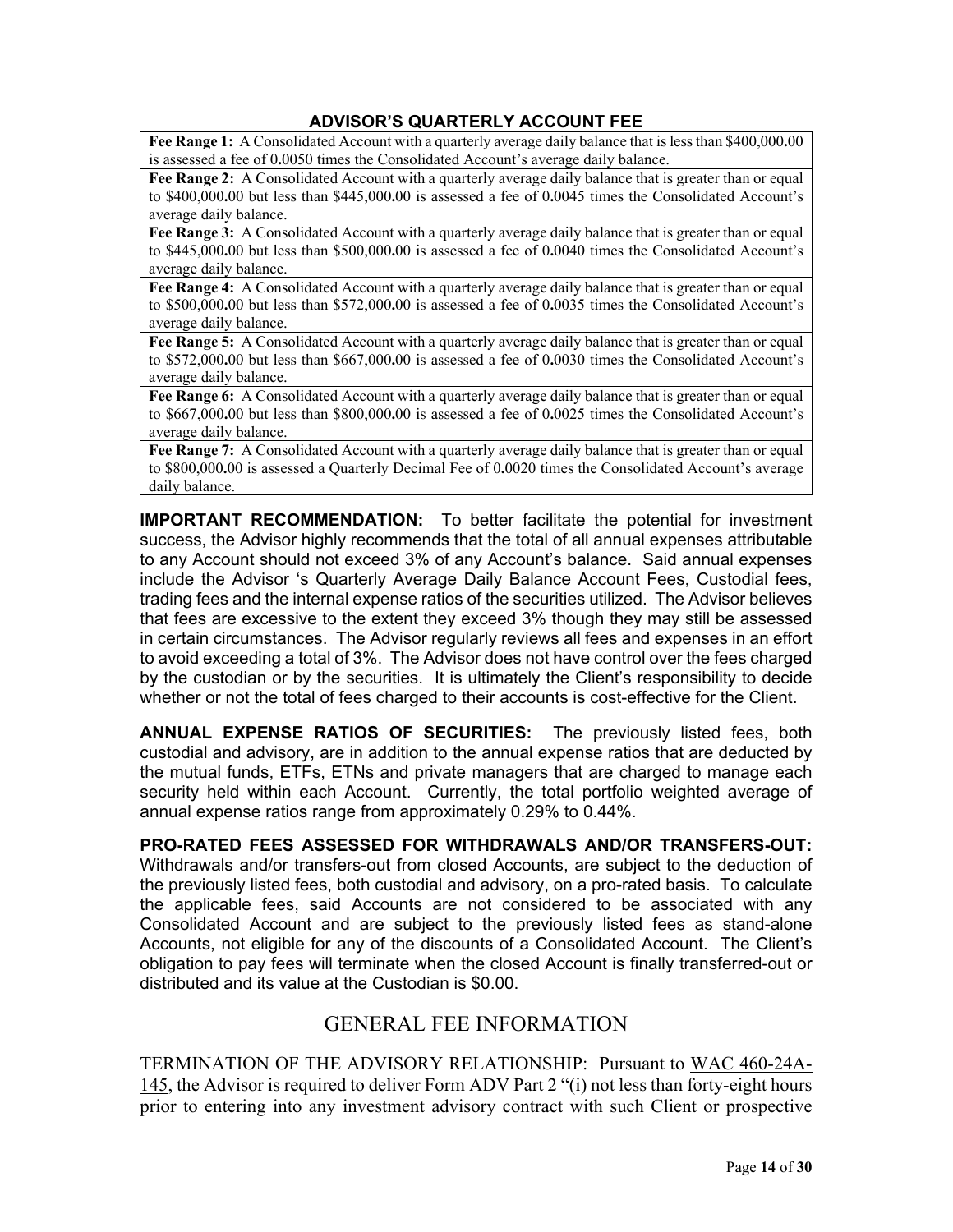Client, or (ii) **at the time of entering into any such contract, if the advisory Client has a right to terminate the contract without penalty within five business days after entering into the contract**." The Client may terminate this Agreement without being subject to any fees according to the provisions of the aforementioned regulation. Either the Client or the Advisor may terminate this Agreement at any time, and for any reason, with written notice. Although no fees are paid in advance of services provided, upon termination of any account, if there are any prepaid, unearned fees, they will be promptly refunded. In calculating a Client's reimbursement of fees, the Advisor will pro rate the reimbursement according to the number of days remaining in the billing period.

MUTUAL FUND AND ETF FEES: All fees paid to the Advisor for investment advisory services are separate and distinct from the fees and expenses charged by mutual funds and/or ETFs to their shareholders. These mutual fund and ETF fees and expenses are described in each fund's prospectus. Said fees will generally include a management fee, other expenses, and a possible distribution fee. If the security also imposes sales charges, a client may pay an initial or deferred sales charge. However, the Advisor goes to great lengths to avoid utilizing any security for which sales charges and/or distribution fees apply. A Client could invest in a security directly, without the Advisor's services. In that case, the Client would not receive the services provided by the Advisor which are designed, among other things, to assist the Client in determining which securities are most appropriate to each Client's financial condition and objectives. Accordingly, the Client should review both the fees charged by the securities and the Advisor's fees to fully understand the total amount of fees to be paid by the Client and to thereby evaluate the value to the client of the advisory services being provided.

SEPARATELY MANAGED ACCOUNT FEES: Clients participating in separately managed account programs may be charged various program fees in addition to the advisory fee charged by the Advisor. Such fees may include the investment advisory fees of the independent advisers. The Advisor will review with Clients any separate program fees that may be charged to Clients.

ADDITIONAL FEES AND EXPENSES: In addition to the Advisor's advisory fees, Clients are also responsible for the fees and expenses charged by custodians and imposed by broker-dealers, including, but not limited to, any transaction charges imposed by a broker-dealer with which an independent investment manager effects transactions for the Client's account(s). Please refer to the "Brokerage Practices" section (Item 12) of this Form ADV Part 2A for additional information.

IF APPLICABLE: Grandfathering of Minimum Account Requirements: Pre-existing advisory Clients are subject to the Advisor's minimum account requirements in effect at the time the Client entered into the advisory relationship. Therefore, the Advisor's minimum account requirements (if any) may differ among Clients.

ERISA ACCOUNTS: (This provision only applies to ERISA accounts. All non-ERISA accounts are subject to the Advisor's fiduciary duty to act in the best interest of the Client under the Securities Act of Washington.) The Advisor is deemed to be a fiduciary to advisory clients that are employee benefit plans or individual retirement accounts (IRAs) pursuant to the Employee Retirement Income and Securities Act ("ERISA"). As such, the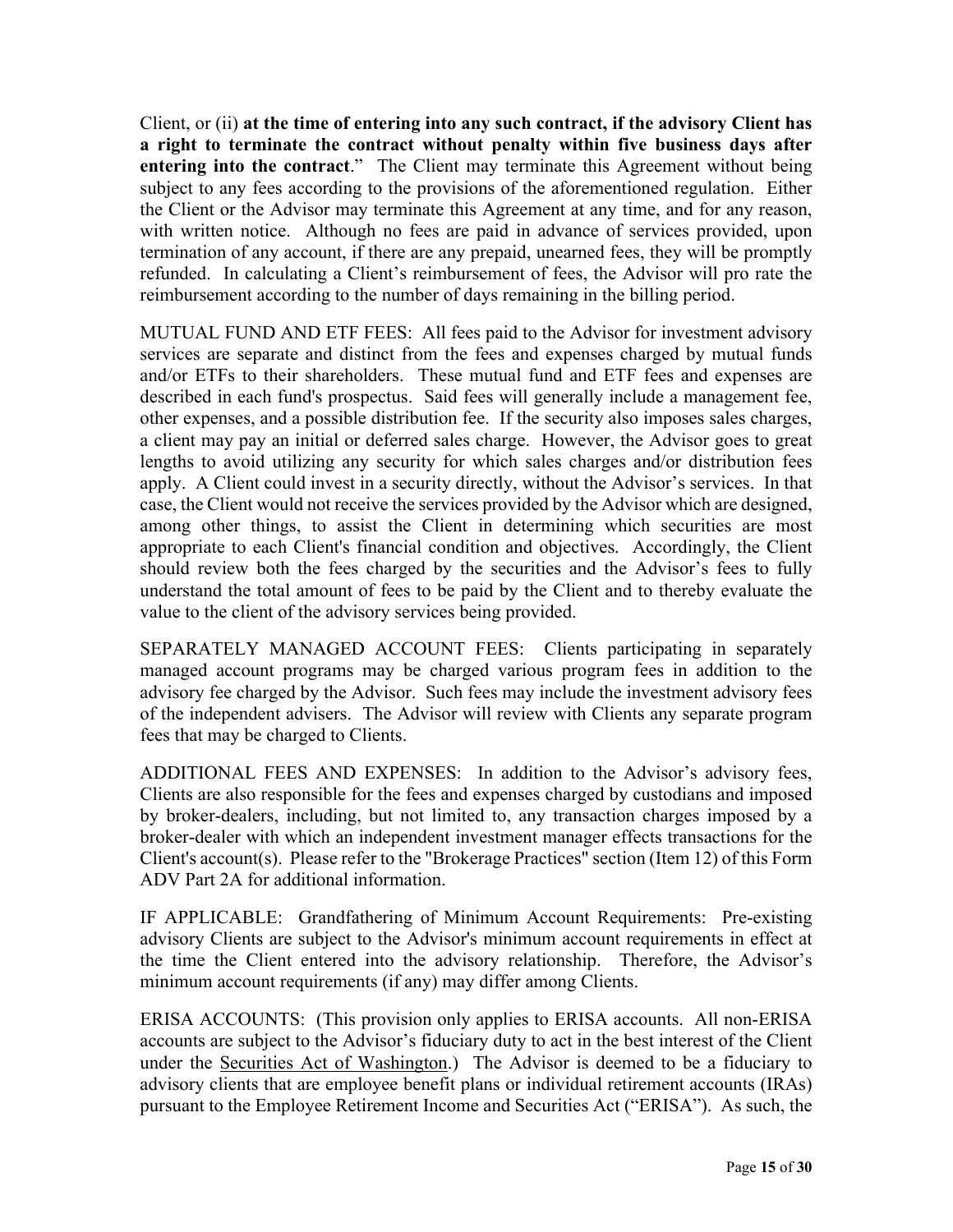Advisor is subject to specific duties and obligations under ERISA and the Internal Revenue Code that include among other things, restrictions concerning certain forms of compensation. To avoid engaging in prohibited transactions, the Advisor may only charge fees for investment advice about products for which the Advisor and/or the Advisor's related persons do not receive any commissions or 12b-1 fees. If the Advisor ever did receive commissions or 12b-1 fees, such fees would be used to offset the Client's advisory fees.

ADVISORY FEES IN GENERAL: Similar advisory services may (or may not) be available from other registered (or unregistered) investment advisers for similar or lower fees. The Client must do their own research if they wish to compare this Advisor's fees to those of other advisors.

CUSTODIAL FEES IN GENERAL: Similar custodial services may (or may not) be available from other registered (or unregistered) custodians for similar or lower fees. Some custodians charge no transparent custodial fees. However, the custodian's revenue must come from somewhere! For example, that "free" custodian may incentivize or even restrict the account to only investing in high-cost proprietary securities or securities for which the custodian is being paid a fee (pay-for-play) by an investment management company to promote their product.

The Client must do their own research if they wish to compare the current Custodian's transparent fees to often opaque fees of other custodians. The Advisor analyzes the current Custodian's fees and services at least once each year, or more often if major changes have occurred. That review also compares costs and services of competing major custodians to determine which custodian to select that may be in the Client's best interests. All Client accounts are held at the same Custodian that is selected at the Advisor's discretion.

LIMITED PREPAYMENT OF FEES: Under no circumstances does the Advisor require or solicit payment of fees in excess of \$500 more than six months in advance of services rendered.

## Item 6 Performance-Based Fees and Side-By-Side Management

The Advisor does not charge performance-based fees. The Advisor does not have Clients who pay performance-based fees. Therefore, the Advisor has no incentive to favor such accounts over others.

## Item 7 Types of Clients

The Advisor may provide advisory services to any of the following types of Clients:

- Individuals (other than high net worth individuals)
- High net worth individuals
- Pension and profit-sharing plans (other than plan participants)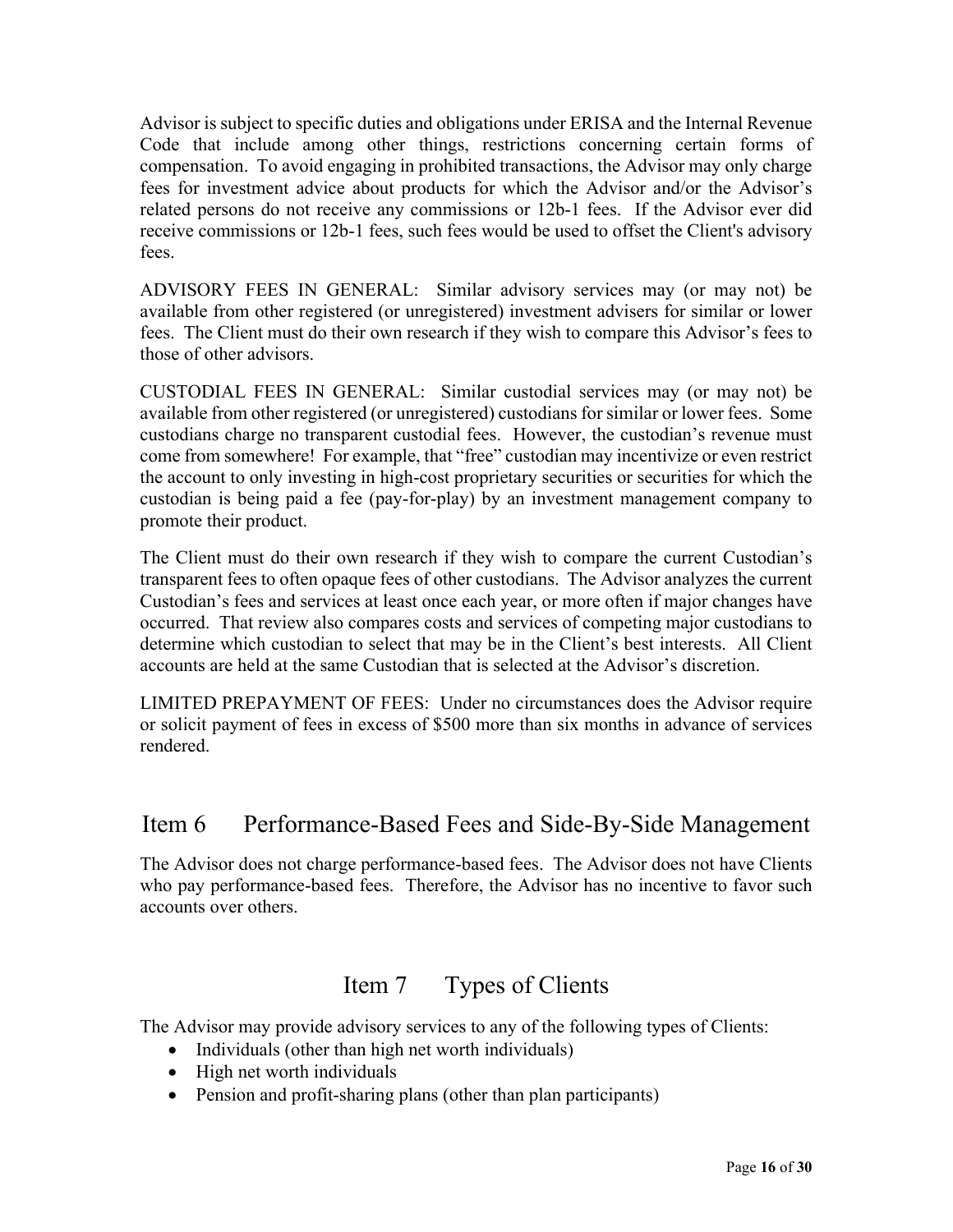- Charitable organizations
- Corporations or other businesses not listed above
- State or municipal government entities
- Other: Trusts.

# Item 8 Methods of Analysis, Investment Strategies, Risk of Loss

## METHODS OF ANALYSIS

The Advisor may utilize one or more of the following methods of analysis in formulating our investment advice and/or managing client assets. Priority is given to Fundamental Analysis, Quantitative Analysis and Asset Allocation. All other forms of analysis may be performed anecdotally simply to gain insight into the recommendations of other analysts who rely upon other forms of analysis when formulating their advice.

FUNDAMENTAL ANALYSIS: The Advisor relies mainly upon fundamental analysis to formulate investment decisions. The Advisor attempts to measure the intrinsic value of a security by looking at economic and financial factors (including the overall economy, industry conditions, and the financial condition and management of the company itself) to determine if the company is underpriced (indicating it may be a good time to buy) or overpriced (indicating it may be time to sell).

Fundamental analysis does not attempt to anticipate market movements. This presents a potential risk, as the price of a security can move up or down along with the overall market regardless of the economic and financial factors considered in evaluating the security.

CYCLICAL ANALYSIS: In this type of technical analysis, the Advisor measures the movements of a particular stock against the overall market in an attempt to predict the price movement of the security.

Cyclical analysis carries the risk that the security being analyzed will not follow the expected movements relative to the overall market.

QUANTITATIVE ANALYSIS: The Advisor uses mathematical models in an attempt to obtain more accurate measurements of a company's quantifiable data, such as the value of a share price or earnings per share, in an attempt to predict changes to that data.

A risk in using quantitative analysis is that the models used may be based on assumptions that prove to be incorrect.

QUALITATIVE ANALYSIS: The Advisor subjectively evaluates non-quantifiable factors such as quality of management, labor relations, and strength of research and development factors not readily subject to measurement, in an attempt to predict changes to share price based on that data.

A risk when using qualitative analysis is that the Advisor's subjective judgment may prove incorrect.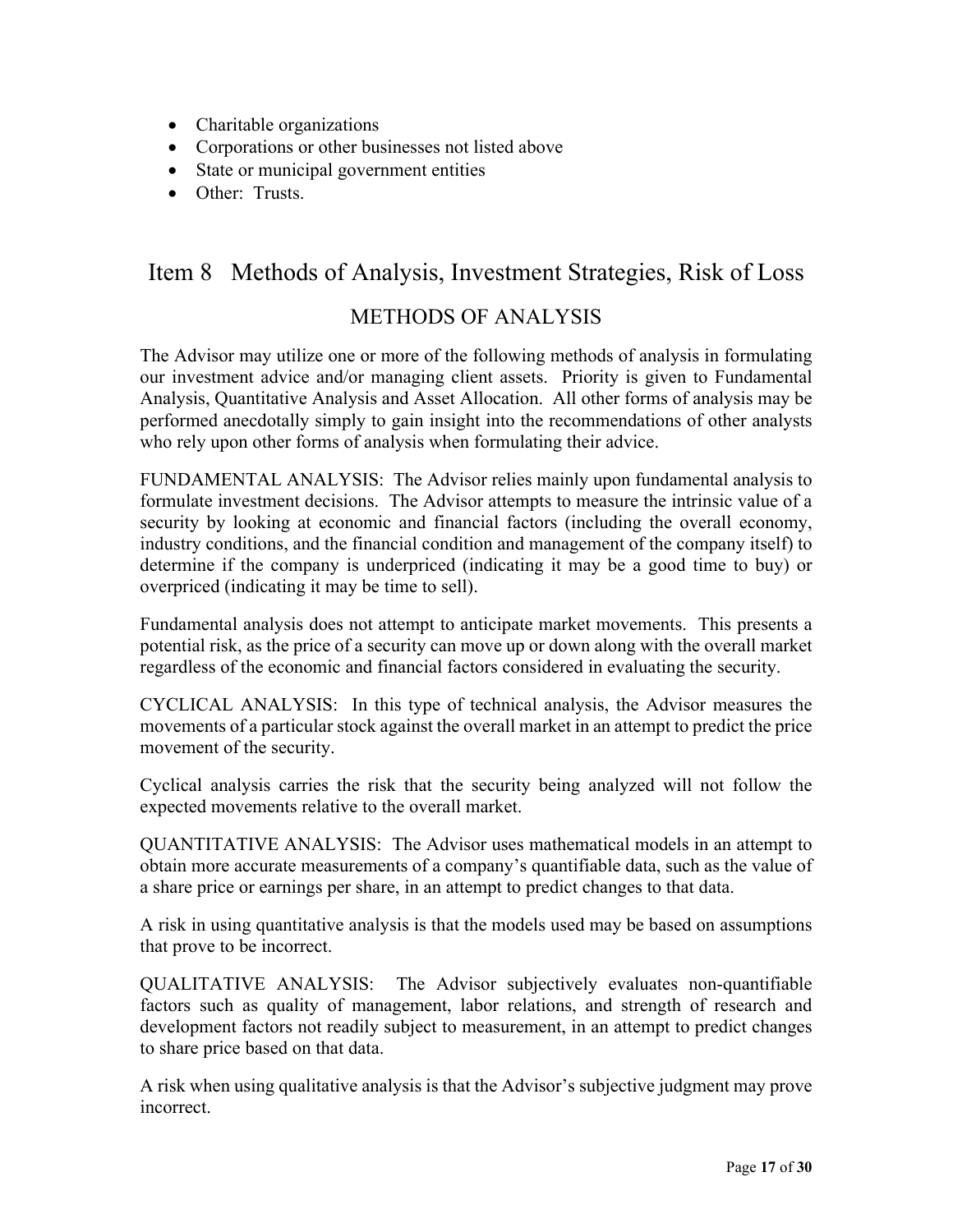ASSET ALLOCATION: Rather than focusing primarily on the selection of individual securities, the Advisor attempts to identify an appropriate ratio of securities, fixed income, and cash suitable to the client's investment goals and risk tolerance. This type of analysis underpins the Advisor's design of the Model Portfolios within the Strategic Portfolio Balance<sup>sm</sup> Investment Discipline. (Before investing in any of the Advisor's Model Portfolios, carefully read and understand the prospectus for any investment you are considering. All investments involve risk. You can lose money. Past performance is no guarantee of future returns. The Advisor's model portfolios are not guaranteed to perform either better or worse than any other investment strategy. Each model has been designed to reduce risk through optimized diversification and to maximize returns by rebalancing periodically to the recommended strategic targets. Patience and a long-term perspective are recommended.)

A risk of asset allocation is that the client may not participate in sharp increases in a particular security, industry, or market sector. Another risk is that the ratio of securities, fixed income, and cash will change over time due to stock and market movements and, if not corrected, may no longer be appropriate for the client's goals.

MUTUAL FUND AND/OR ETF ANALYSIS: The Advisor looks at the experience and track record of the managers of the mutual fund or ETF to determine if that management team has demonstrated an ability to invest over a period of time and in different economic conditions. The Advisor also looks at the underlying assets in a mutual fund or ETF to determine if there is significant overlap in the underlying investments held in other fund(s) in the client's portfolio. The Advisor also monitors the funds or ETFs to determine if they are continuing to adhere to their stated investment strategy.

A risk of mutual fund and/or ETF analysis is that, as in all securities investments, past performance does not guarantee future results. A manager who has been successful may not be able to replicate that success in the future. In addition, as the Advisor does not control the underlying investments in a fund or ETF, managers of different funds held by the client may purchase the same security, increasing the risk to the client if that security were to fall in value. There is also a risk that a manager may deviate from the stated investment mandate or strategy of the fund or ETF, which could make the holding(s) less suitable for the client's portfolio.

THIRD-PARTY MONEY MANAGER ANALYSIS: The Advisor examines the experience, expertise, investment philosophies, and past performance of independent thirdparty investment managers in an attempt to determine if that manager has demonstrated an ability to profitably invest over a period of time and in different economic conditions. The Advisor monitors the manager's underlying holdings, strategies, concentrations, and leverage as part of the Advisor's overall periodic risk assessment. Additionally, as part of the Advisor's due-diligence process, the Advisor surveys the manager's compliance and business enterprise risks.

A risk of investing with a third-party manager who has been successful in the past is that he/she may not be able to replicate that success in the future. In addition, as the Advisor does not control the underlying investments in a third-party manager's portfolio, there is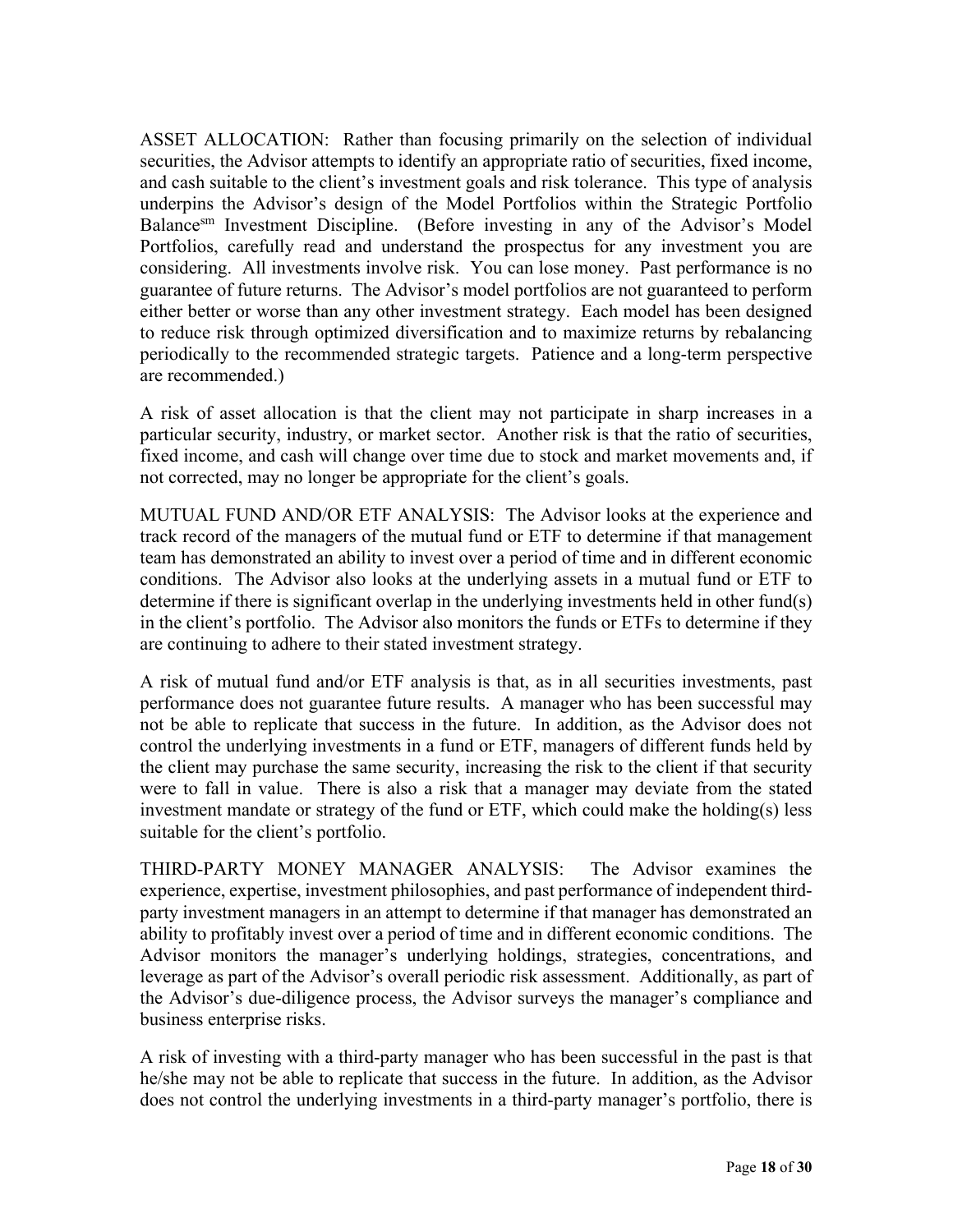also a risk that a manager may deviate from the stated investment mandate or strategy of the portfolio, making it a less suitable investment for the Advisor's clients. Moreover, as the Advisor does not control the manager's daily business and compliance operations, the Advisor may be unaware of any lack of internal controls necessary to prevent business, regulatory or reputational deficiencies.

RISKS FOR ALL FORMS OF ANALYSIS: The Advisor's securities analysis methods rely on the assumption that the companies whose securities the Advisor purchases and sells, the rating agencies that review these securities, and other publicly available sources of information about these securities, are providing accurate and unbiased data. While the Advisor is alert to indications that data may be incorrect, there is always a risk that the Advisor's analysis may be compromised by inaccurate or misleading information.

OTHER: The Advisor will utilize all forms of analysis that the Advisor deems to be applicable, appropriate and/or enlightening for the purpose of providing investment supervisory services and investment advice.

## INVESTMENT STRATEGIES

The Advisor uses the following strategies in managing client accounts, provided that such strategies are appropriate to the needs of the client and consistent with the client's investment objectives, risk tolerance, and time horizons, among other considerations:

THE OBJECTIVES ARE:

- To maximize return within reasonable and prudent levels of risk.
- To minimize total investments in companies deriving most of their income from the extraction, processing and/or use of fossil fuels (coal, oil, methane).
- To provide exposure to a wide range of investment opportunities in various markets (ex-fossil fuels and other types) while limiting risk exposure through prudent diversification.
- To establish policies based on total return rather than solely on current income, providing the greatest investment flexibility, and therefore the greatest opportunity for growth of assets.
- To control costs of administering and managing the investment.

WHAT WE AVOID: Investments are screened to avoid:

- Fossil fuels.
- Nuclear energy.
- Weapons.
- Factory farming.
- Deforestation.
- $\bullet$  GMO's.
- Tobacco.
- Cryptocurrencies.

WHAT WE FAVOR: Investment emphasis is placed upon:

• Clean solar and wind energy.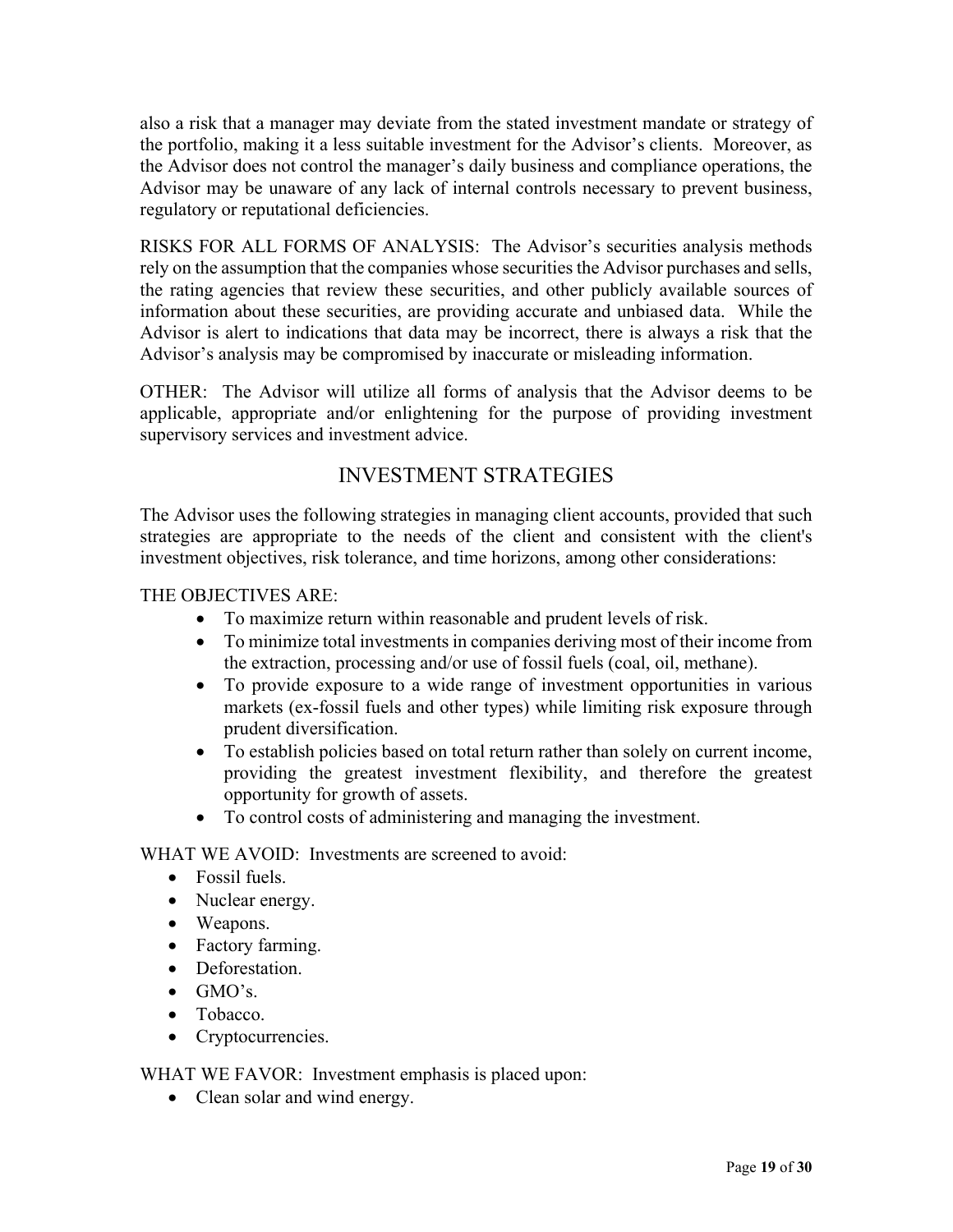- Clean water resources.
- Clean technology.
- Low carbon-footprint businesses.
- Businesses that maximize environmental advantages and minimize environmental risks.
- Businesses that support energy efficiency and emissions reductions.

ESG: "Environmental, Social and Governance" (ESG) are a set of standards for a company's operations that we utilize to screen potential investments.

- "Environmental" criteria consider how a company performs as a good steward of nature.
- "Social" criteria examine how the company manages relationships with employees, suppliers, customers and the communities in which the company operates.
- "Governance" deals with a company's leadership, executive and employee pay and benefits, internal audits and controls, and shareholder rights.

RESEARCH SOURCE: The Advisor relies upon https://www.morningstar.com/ for all definitions and classifications of each of the above-referenced types of security screens. To maintain portfolios that largely eschew fossil fuels we rely on Morningstar's definition of fossil fuel companies as follows:

 "Fossil Fuel Involvement is the portfolio's percentage exposure to fossil fuels averaged over the trailing 12 months. Companies with fossil fuel involvement are defined as those deriving at least 5% of their revenue from the following activities: Thermal coal extraction, thermal coal power generation, oil and gas production, and oil and gas power generation. Companies deriving at least 50% of their revenue from oil and gas products and services are also included."

LONG-TERM PURCHASES: The Advisor purchases securities with the idea of holding them in the Client's account for a year or longer. Typically, the Advisor employs this strategy when:

- The Advisor believes the securities to be currently undervalued, and/or
- The Advisor wants exposure to a particular asset class over time, regardless of the current projection for this class.

A risk in a long-term purchase strategy is that by holding the security for this length of time, the Advisor may not take advantage of short-term gains that could be profitable to a client. Moreover, if the Advisor's predictions are incorrect, a security may decline sharply in value before the Advisor makes the decision to sell.

SHORT-TERM PURCHASES: When utilizing this strategy, the Advisor purchases securities with the idea of selling them within a relatively short time (typically a year or less). The Advisor does this to take advantage of conditions that the Advisor believes will soon result in a price swing in the securities purchased.

A risk in short-term purchases is that the timing may not be correct to realize a profit and/or unnecessary income tax consequences may be realized in taxable accounts.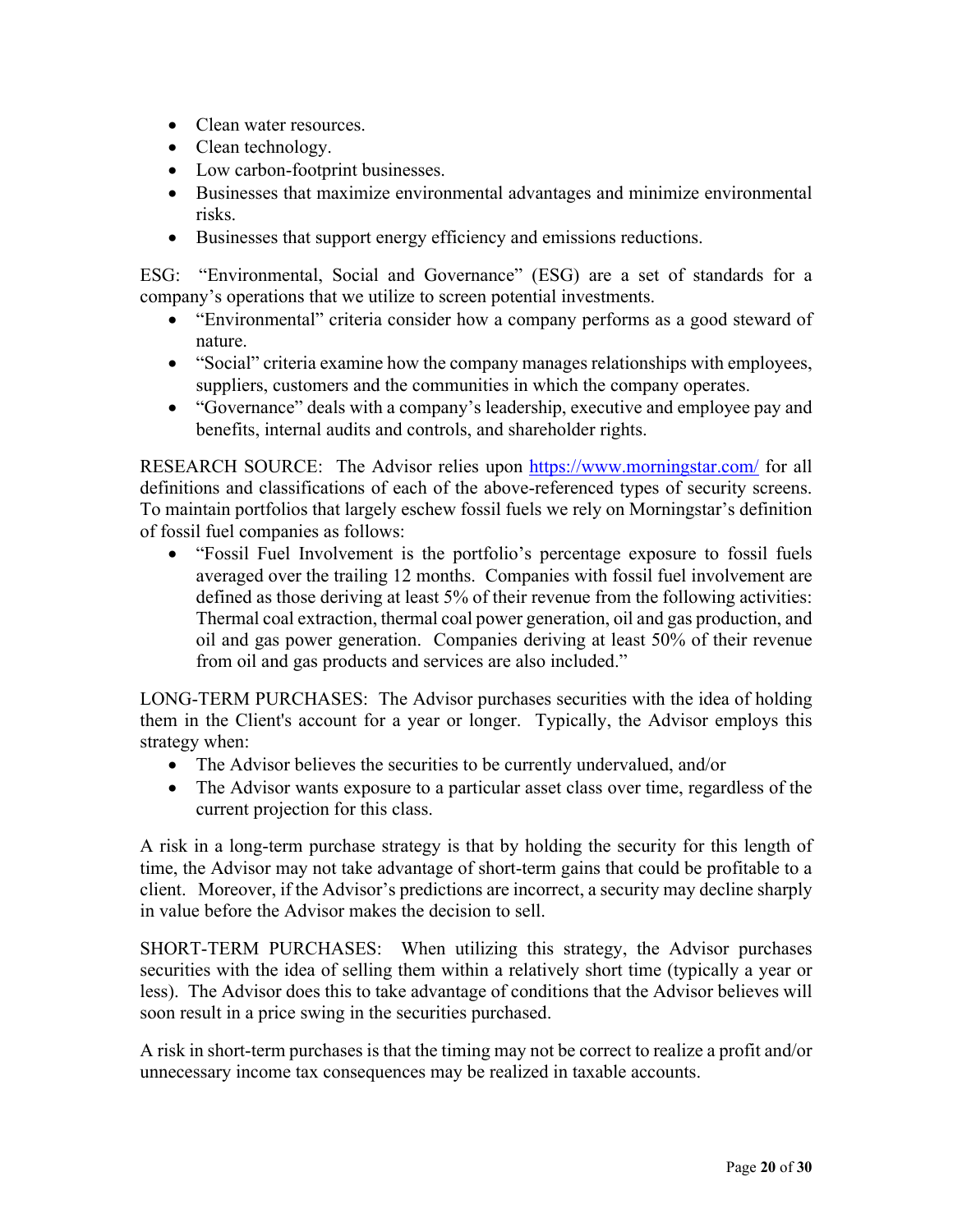TRADING: The Advisor purchases securities with the idea of selling them very quickly (typically within 30 days or less). The Advisor does this to take advantage of the Advisor's predictions of brief price swings.

A risk in trading is that transaction costs may exceed profits and unnecessary income tax consequences may be realized in taxable accounts.

SHORT-SALES: The Advisor borrows shares of a stock for the Client's portfolio from someone who owns the stock on a promise to replace the shares on a future date at a certain price. Those borrowed shares are then sold. On the agreed-upon future date, the Advisor buys the same stock to return the shares to the original owner. The Advisor engages in short selling based on the Advisor's determination that the stock will go down in price after having borrowed the shares. If the Advisor is correct and the stock price has gone down since the shares were purchased from the original owner, the client account realizes the profit.

The risk is that the stock shorted does not lose value and must be replaced at a higher price in the future.

MARGIN TRANSACTIONS: The Advisor may purchase stocks for the Client's portfolio with money borrowed from the Client's brokerage account. This allows the Client to purchase more stock than the Client would be able to with the available cash and allows the Advisor to purchase stock without selling other holdings.

The risk is that the shares purchased with borrowed money could lose value by the time that the borrowed money must be repaid.

OPTION WRITING: The Advisor may use options as an investment strategy. An option is a contract that gives the buyer the right, but not the obligation, to buy or sell an asset (such as a share of stock) at a specific price on or before a certain date. An option, just like a stock or bond, is a security. An option is also a derivative because it derives its value from an underlying asset. The two types of options are "calls" and "puts:"

- A "call" gives the Advisor the right to buy an asset at a certain price within a specific period. The Advisor will buy a call if the Advisor has determined that the stock will increase substantially before the option expires so that the stock can be purchased at below-market prices and subsequently resold at a profit. A risk is that the stock does not increase, the option expires worthless, and the premium paid for that option is lost.
- $\bullet$  A "put" gives the Advisor the right to sell an asset at a certain price within a specific period. The Advisor will buy a "put" if the Advisor has determined that the price of the stock will fall before the option expires. A risk is that the stock does not fall, the option expires worthless, and the premium paid for that option is lost.

The Advisor may use options to speculate on the possibility of a sharp price swing. The Advisor may also use options to "hedge" a purchase of the underlying security; in other words, the Advisor may use an option purchase to limit the potential upside and downside of a security that has been purchased for the client's portfolio.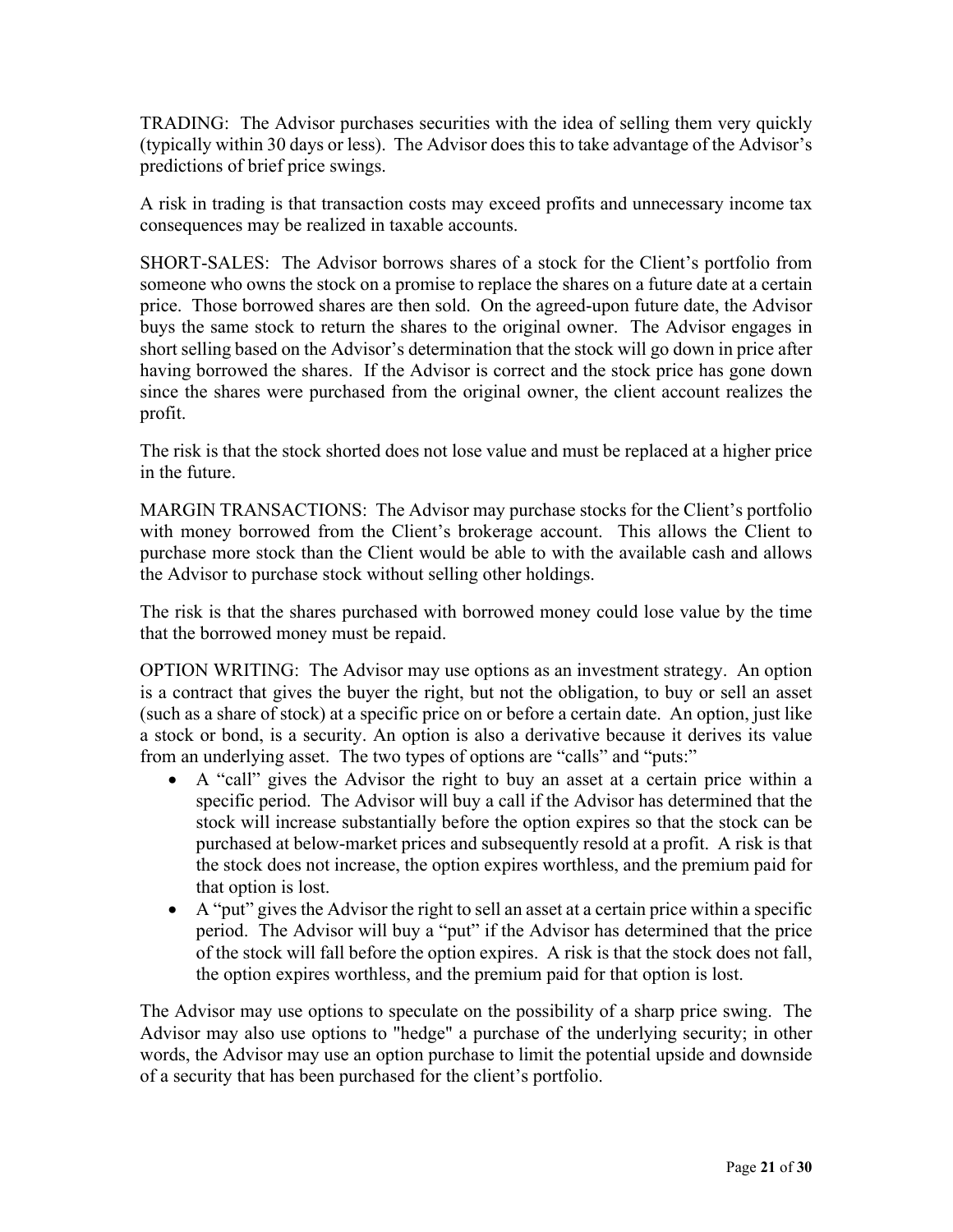The Advisor may use "covered calls", in which the Advisor sells an option on a security the Client owns. In this strategy, the Client receives a fee for making the option available, and the person purchasing the option has the right to buy the security from the Client at an agreed-upon price. The risk is that the price of the security will swing "into the money" for the purchaser of the option and the Client will have to deliver the security at a loss.

The Advisor may use a "spreading strategy" in which the Advisor purchases two or more option contracts (for example, a call option that the Client buys and a call option that the Client sells) for the same underlying security. This effectively puts the Client on both sides of the market, but with the ability to vary price, time and other factors. A risk is that the upper and lower limits of the "spreading strategy" will reduce the Client's opportunity for gains.

RISK OF LOSS: Securities investments are not guaranteed, and the Client may lose money on any investment or strategy. The Advisor asks that the Client works closely with the Advisor to help in understanding and acting upon the Client's tolerance for risk.

# Item 9 Disciplinary Information

The Advisor is required to disclose any legal or disciplinary events that are material to a Client's or prospective Client's evaluation of the Advisor's advisory business or the integrity of management.

The Advisor, the Advisor's management personnel and the Advisor's employees have no reportable disciplinary events to disclose.

## Item 10 Other Financial Industry Activities and Affiliations

The Advisor and the Advisor's related persons are not engaged in other financial industry activities and have no other industry affiliations.

# Item 11 Code of Ethics, Participation/Interest in Client Transactions, Personal Trading

The Advisor has adopted the Certified Financial Planner(r) Board of Standards' Code of Ethics which sets forth high ethical standards of business conduct that the Advisor requires of employees, including compliance with applicable federal securities laws.

The Advisor and related personnel owe a duty of loyalty, fairness, and good faith towards clients, and have an obligation to adhere not only to the specific provisions of the Code of Ethics but to the general principles that guide the Code.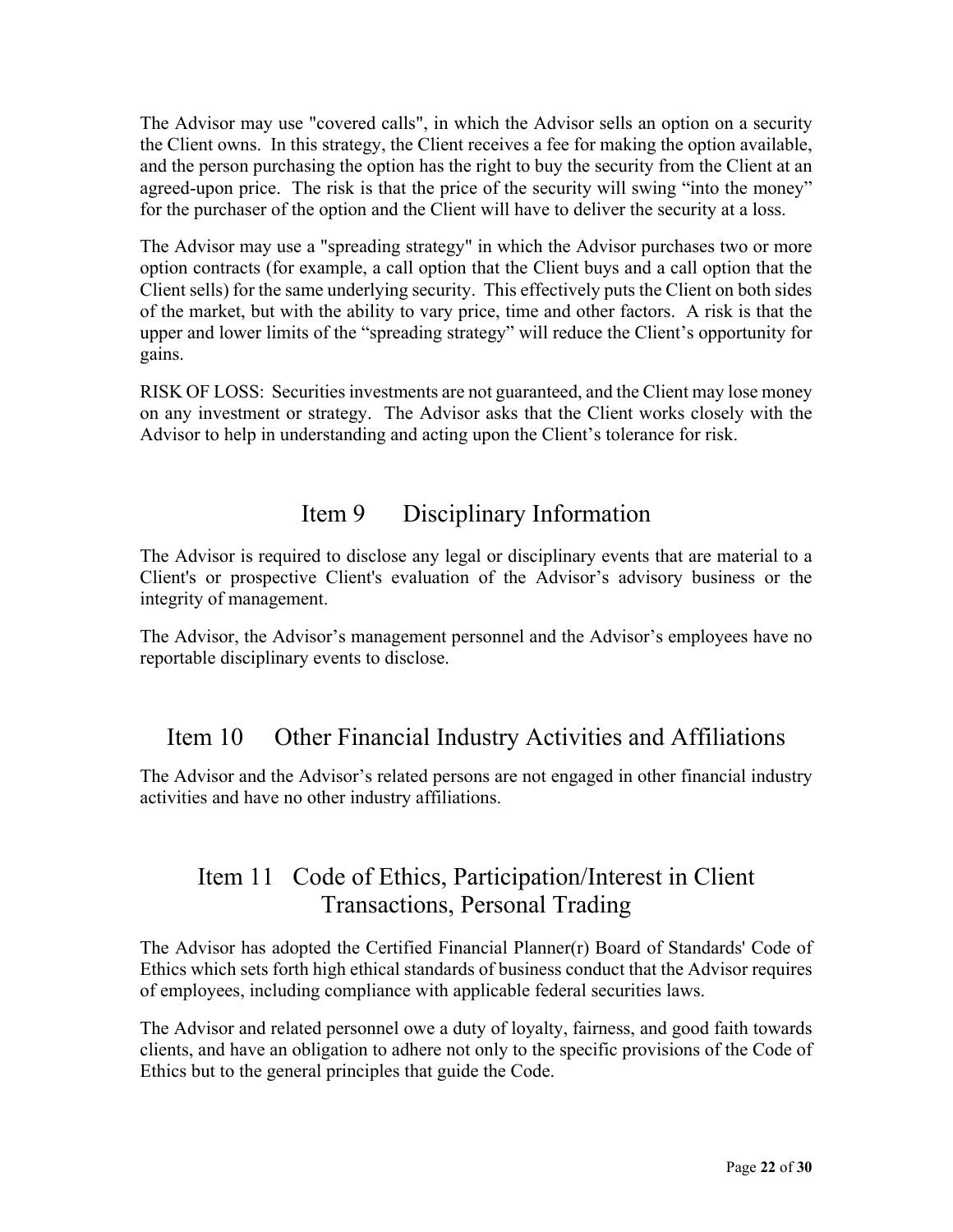The Advisor's Code of Ethics includes policies and procedures for the review of quarterly securities transactions reports as well as initial and annual securities holdings reports that must be submitted by the Advisor's access persons. Among other things, the Advisor's Code of Ethics also requires the prior approval of any acquisition of securities in a limited offering (e.g., private placement) or an initial public offering. The Advisor's code also provides for oversight, enforcement, and recordkeeping provisions.

The Advisor's Code of Ethics further includes the firm's policy prohibiting the use of material non-public information. While the Advisor does not believe that the Advisor has any access to non-public information, all employees are reminded that such information may not be used in a personal or professional capacity.

A copy of the Advisor's Code of Ethics is available to our advisory clients and prospective clients. Clients may request a copy by sending an email directly to ronald@colsonfinancial.com, or by calling the Advisor at 303.986.9977.

The Advisor and individuals associated with the Advisor are prohibited from engaging in principal transactions.

The Advisor and individuals associated with the Advisor are prohibited from engaging in agency cross transactions.

The Advisor's Code of Ethics is designed to assure that the personal securities transactions, activities, and interests of the Advisor's employees will not interfere with (i) making decisions in the best interest of advisory clients and (ii) implementing such decisions while, at the same time, allowing employees to invest for their own accounts.

The Advisor and/or individuals associated with the Advisor may buy or sell for their personal accounts' securities identical to or different from those recommended to Clients. In addition, any related person(s) may have an interest or position in a certain security(ies) which may also be recommended to a Client.

It is the expressed policy of the Advisor that no person employed by the Advisor may purchase or sell any security prior to a transaction(s) being implemented for an advisory account, thereby preventing such employee(s) from benefiting from transactions placed on behalf of advisory accounts.

The Advisor may aggregate employee trades with Client transactions where possible and when compliant with the Advisor's duty to seek best execution for Clients. In these instances, participating Clients will receive an average share price and transaction costs will be shared equally and on a pro-rata basis. In the instances where there is a partial fill of a particular batched order, the Advisor will allocate all purchases pro-rata, with each account paying the average price. Accounts of employees of the Advisor will be included in the pro-rata allocation.

As these situations represent actual or potential conflicts of interest to Clients, the Advisor has established the following policies and procedures for implementing the Advisor's Code of Ethics, to ensure that the Advisor complies with its regulatory obligations and provides Clients and potential Clients with full and fair disclosure of such conflicts of interest: [a]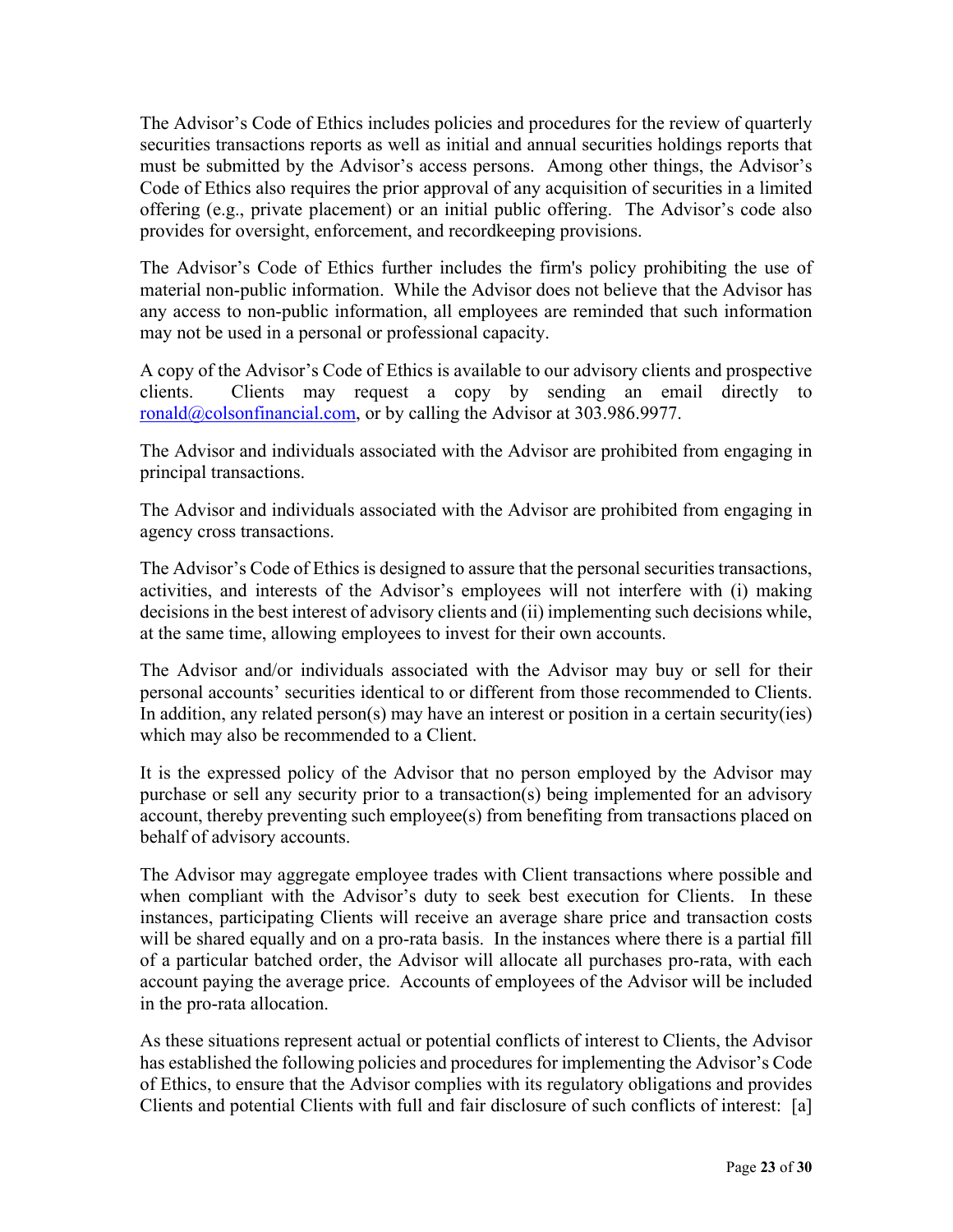No principal or employee of the Advisor may put his or her own interest above the interest of an advisory client; [b] No principal or employee of the Advisor may buy or sell securities for their personal portfolio(s) where their decision is a result of information received as a result of his or her employment unless the information is also available to the investing public; [c] It is the expressed policy of the Advisor that no person employed by the Advisor may purchase or sell any security prior to a transaction(s) being implemented for an advisory account. This prevents such employees from benefiting from transactions placed on behalf of advisory accounts.

- The Advisor requires prior approval for any IPO or private placement investments by related persons of the firm.
- The Advisor maintains a list of all reportable securities holdings for the Advisor and anyone associated with this advisory practice that has access to advisory recommendations ("access person"). These holdings are reviewed on a regular basis by the Advisor's Chief Compliance Officer or his/her designee.
- The Advisor has established procedures for the maintenance of all required books and records.
- Clients can decline to implement any advice rendered, except in situations where the Advisor is granted discretionary authority.
- All of the Advisor's principals and employees must act in accordance with all applicable Federal and State regulations governing registered investment advisory practices.
- The Advisor requires delivery and acknowledgment of the Code of Ethics by each supervised person of the Advisor.
- The Advisor has established policies requiring the reporting of Code of Ethics violations to the Advisor's senior management.
- Any individual who violates any of the above restrictions may be subject to termination.

## Item 12 Brokerage Practices

The Advisor does not have any soft-dollar arrangements and does not receive any softdollar benefits.

The Advisor requires that Clients provide us with written authority to determine the brokerdealer to use and the commission costs that will be charged to clients for these transactions. The Advisor generally defaults to executing trades through the broker-dealer utilized by the custodian, Axos Clearing LLC, to take full advantage of reduced transaction costs through block trading.

Clients must include any limitations on this discretionary authority in the written authority statement. Clients may change/amend said limitations as required. Such amendments must be provided to the Advisor in writing.

The Advisor will aggregate trades in blocks where possible and when advantageous to clients. This aggregation of trades permits the trading of large blocks of securities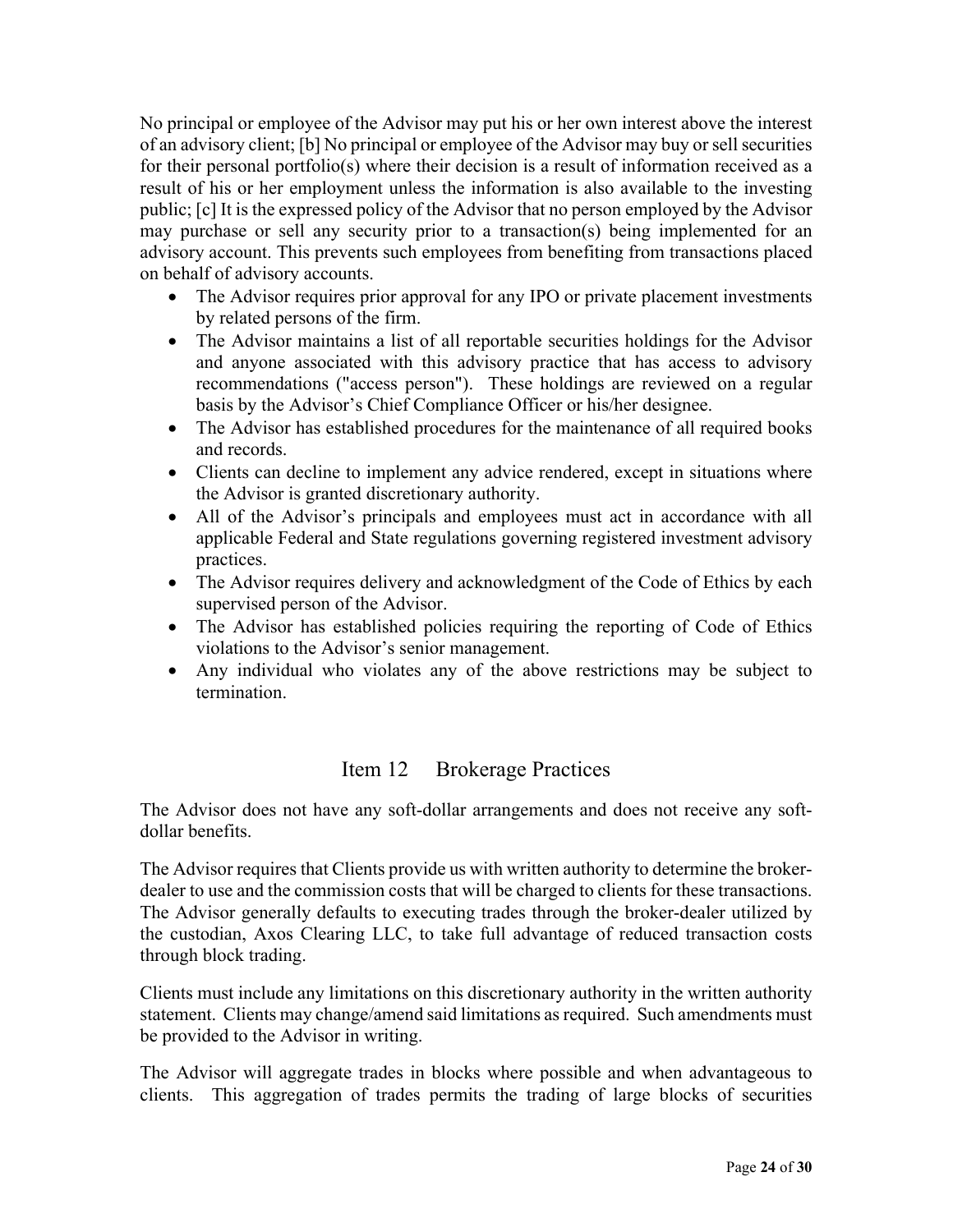composed of assets from multiple Client accounts, so long as transaction costs are shared equally and on a pro-rated basis between all accounts included in any such trade.

Aggregated block trading may allow the Advisor to execute equity trades in a timelier, more equitable manner, at a lower average share price. The Advisor will typically aggregate trades among Clients whose accounts can be traded at a given broker. The Advisor's block trading policy and procedures are as follows:

- 1) Transactions for any Client account may not be aggregated for execution if the practice is prohibited by or inconsistent with the Client's advisory agreement with the Advisor's, or the firm's order allocation policy.
- 2) The Advisor determines whether or not the purchase or sale of the particular security involved is appropriate for the Client and consistent with the Client's investment objectives and with any investment guidelines or restrictions applicable to the Client's account.
- 3) The Advisor must reasonably believe that the order aggregation will benefit and will enable the Advisor to seek best execution for each Client participating in the aggregated order. This requires a good faith judgment at the time the order is placed for the execution. It does not mean that the determination made in advance of the transaction must always prove to have been correct in the light of a "20-20 hindsight" perspective. Best execution includes the duty to seek the best quality of execution, as well as the best net price.
- 4) Prior to entry of an aggregated order, an electronic order ticket must be submitted for execution which identifies each Client account participating in the order and, if applicable, the proposed allocation of the order, upon completion, to those Clients.
- 5) If the order cannot be executed in full at the same price or time, the securities purchased or sold by the close of each business day must be allocated pro-rata among the participating Client accounts in accordance with the initial order ticket or other written statement of allocation. However, adjustments to this pro-rata allocation may be made to participating Client accounts in accordance with the initial order ticket or other statement of allocation. Furthermore, adjustments to this pro-rata allocation may be made to avoid having odd amounts of shares held in any Client account, or to avoid excessive ticket charges in smaller accounts.
- 6) Generally, each Client that participates in the aggregated order must do so at the average price for all separate transactions made to fill the order and must share in the commissions on a pro-rata basis in proportion to the Client's participation. Under the Client's agreement with the custodian/broker, transaction costs may be based on the number of shares traded for each client.
- 7) If the order will be allocated in a manner other than that stated in the initial statement of allocation, a written explanation of the change must be provided to and approved by the Chief Compliance Officer no later than the morning following the execution of the aggregate trade.
- 8) The Advisor's Client account records separately reflect, for each account in which the aggregated transaction occurred, the securities which are held by, and bought and sold for, that account.
- 9) Funds and securities for aggregated orders are clearly identified on the Advisor's records and to the broker-dealers or other intermediaries handling the transactions, by the appropriate account numbers for each participating Client.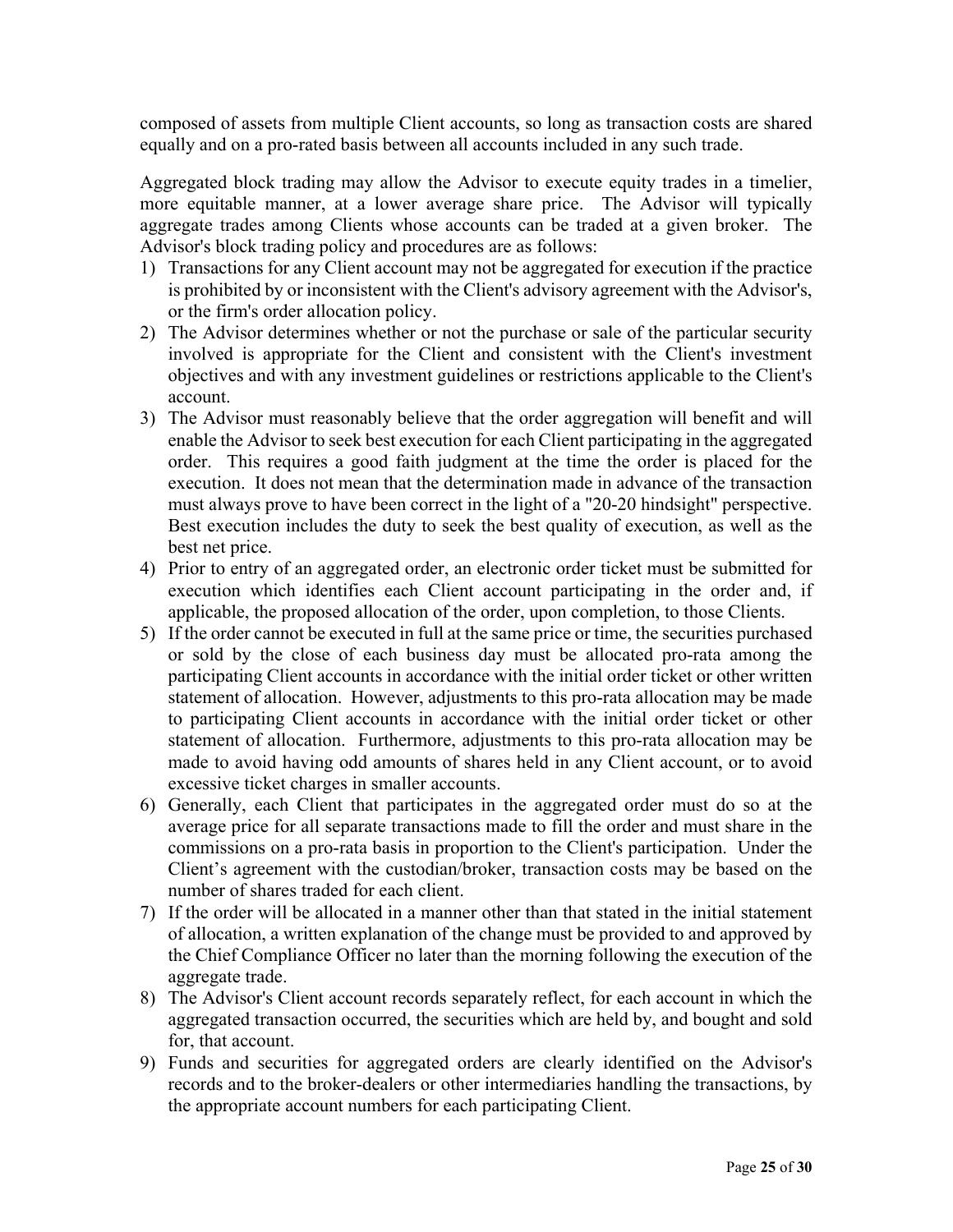10) No Client or Employee account will be favored over another.

## Item 13 Review of Accounts

## INVESTMENT SUPERVISORY SERVICES ("ISS") INDIVIDUAL PORTFOLIO MANAGEMENT

REVIEWS: While the underlying securities within Individual Portfolio Management Services accounts are continually monitored, these accounts are reviewed at least monthly. Accounts are reviewed in the context of each Client's stated investment objectives and guidelines. More frequent reviews may be triggered by material changes in variables such as the client's individual circumstances, or the market, political or economic environment.

These accounts are reviewed by Ronald Scott Colson, CFP(r), MBA, President.

REPORTS: In addition to the quarterly statements and confirmations of transactions that clients receive, the Custodian provides ongoing reports via their website summarizing account performance, balances, and holdings.

## FINANCIAL PLANNING SERVICES

REVIEWS: Reviews may occur at different stages depending on the nature and terms of the specific engagement. Typically, the offer is made to each Client to participate in one annual review each calendar year. However, participation by the Client in the annual review process is not required.

REPORTS: Financial Planning Clients will receive a completed financial plan. Additional reports will not typically be provided unless otherwise contracted for.

### CONSULTING SERVICES

REVIEWS: While reviews may occur at different stages depending on the nature and terms of the specific engagement, typically no formal reviews will be conducted for Consulting Services Clients unless otherwise contracted for. Such reviews will be conducted by the Client's account representative.

REPORTS: These Client accounts will receive reports as contracted for at the inception of the advisory engagement.

## Item 14 Client Referrals and Other Compensation

It is the Advisor's policy not to engage solicitors or to pay related or non-related persons for referring potential clients to the Advisor.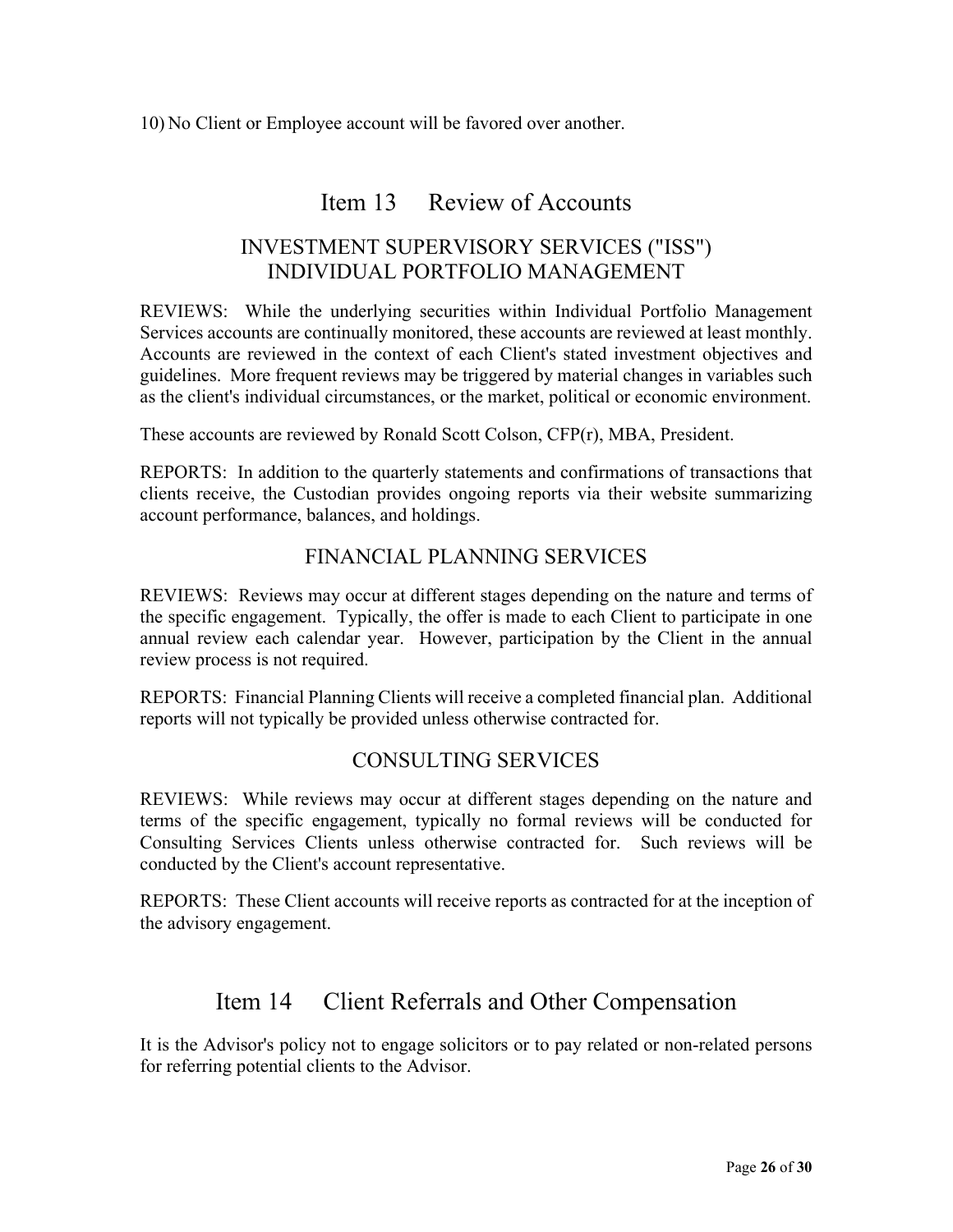It is the Advisor's policy not to accept or allow the Advisor's related persons to accept any form of compensation, including cash, sales awards or other prizes, from a non-client in conjunction with the advisory services the Advisor provides to Clients.

## Item 15 Custody

All accounts are held by a custodian that is unrelated to the Advisor's business. The custodian is selected solely at the discretion of the Advisor. The current custodian utilized by the Advisor is "Axos Advisor Services."

The Advisor previously disclosed in the "Fees and Compensation" section (Item 5) of this Brochure that the Advisor directly debits advisory fees from Client accounts.

As part of this billing process, the Custodian is advised of the amount of the fee to be deducted from that Client's account. On at least a quarterly basis, the Custodian is required to send to the Client a statement showing all transactions within the account during the reporting period.

Because the Custodian does not verify the amount of the fee to be deducted, it is important for Clients to carefully review their custodial statements to verify the accuracy of the calculation, among other things. Clients should contact the Advisor directly if they believe that there may be an error in their statement.

In addition to the periodic statements that Clients receive directly from the Custodian, the Advisor also sends account billing statements directly to Clients on a quarterly basis. The Advisor urges Clients to carefully compare the information provided on these statements to ensure that all account transactions, holdings, and values are correct and current.

The Advisor does not have actual or constructive custody of Client accounts. Actual and constructive custody of Client accounts is performed by the Custodian, Axos Advisor Services.

## Item 16 Investment Discretion

Clients may hire the Advisor to provide discretionary asset management services, in which case the Advisor places trades in a Client's account without contacting the Client prior to each trade to obtain the Client's permission.

The Advisor's discretionary authority includes the ability to do the following without first contacting the Client:

- Determine the security to buy or sell; and/or
- Determine the amount of the security to buy or sell

Clients grant the Advisor discretionary authority when they sign a discretionary agreement with the Advisor and may limit this authority by giving the Advisor written instructions.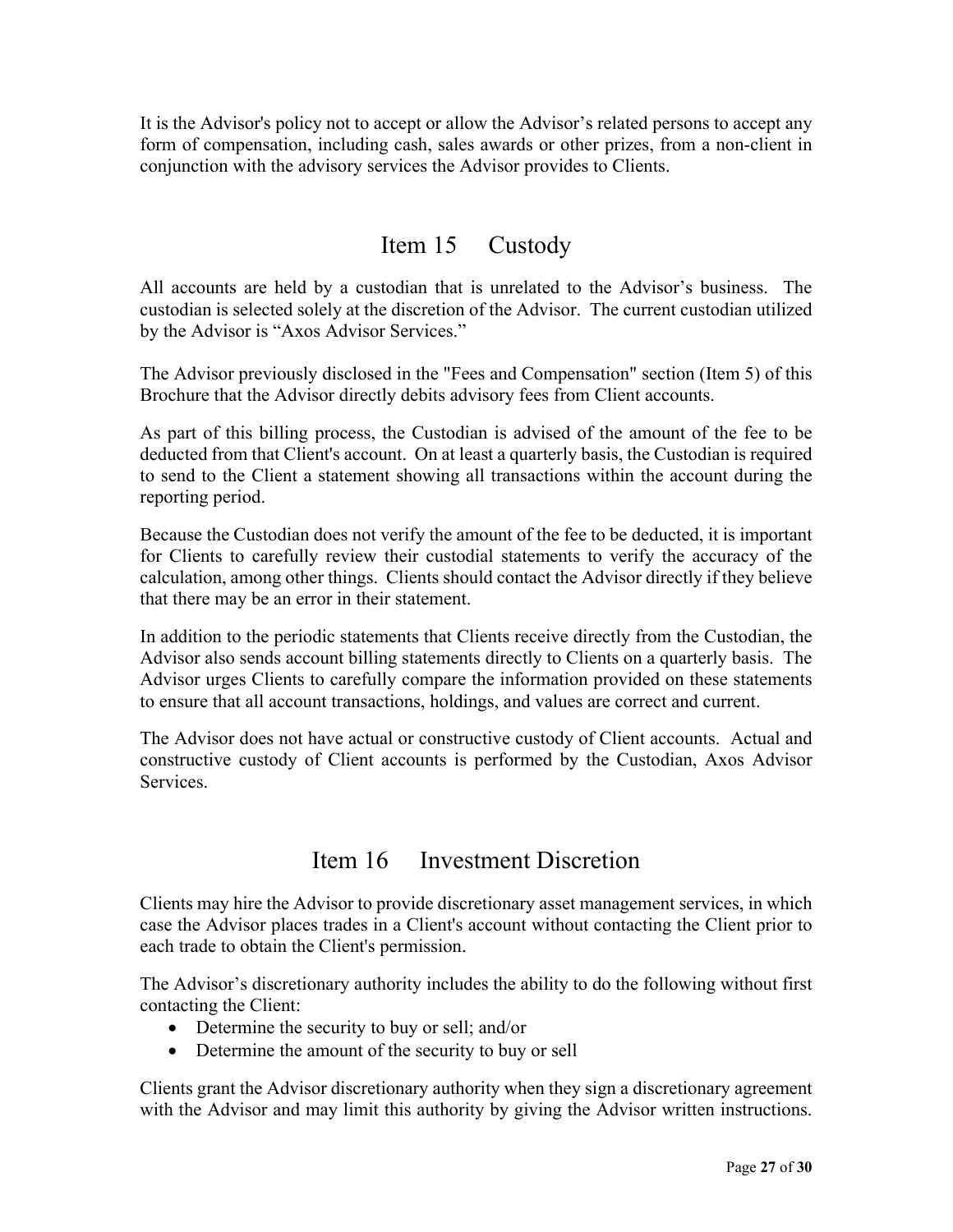Clients may also change/amend such limitations by once again providing the Advisor with written instructions.

As previously disclosed in Item 4 of this brochure, the Advisor does not provide nondiscretionary asset management services.

## Item 17 Voting Client Securities

The Advisor does not vote proxies for Client accounts. Clients are expected to vote their own proxies. Clients may contact the Advisor for advice regarding their voting of proxies if they so choose.

The Advisor will neither advise nor act on behalf of the Client in legal proceedings involving companies whose securities are held in the Client's account(s), including, but not limited to, the filing of "Proofs of Claim" in class action settlements. If desired, Clients may direct the Advisor to transmit copies of class action notices to the Client or a third party. Upon such direction, the Advisor will make commercially reasonable efforts to forward such notices in a timely manner.

## Item 18 Financial Information

The Advisor has no additional financial circumstances to report.

Under no circumstances does the Advisor require or solicit payment of fees more than \$500 per Client more than six months in advance of services rendered. Therefore, the Advisor is not required to include a financial statement.

The Advisor has not been the subject of a bankruptcy petition at any time since inception. No employees of the Advisor have been the subject of a bankruptcy petition at any time since inception.

# Item 19 Requirements for State-Registered Advisers

The following individuals are the principal executive officers and management persons of the Advisor:

• Ronald Scott Colson, CFP(r), MBA, President -- Year of birth: 1952.

The following is a chronological list of Mr. Colson's education and business background and professional designations.

Formal Education After High School:

 Colorado Mountain College, Glenwood Springs, Colorado. Attended 1970-72. Associate of Arts degree, biology major. (Phi Theta Kappa).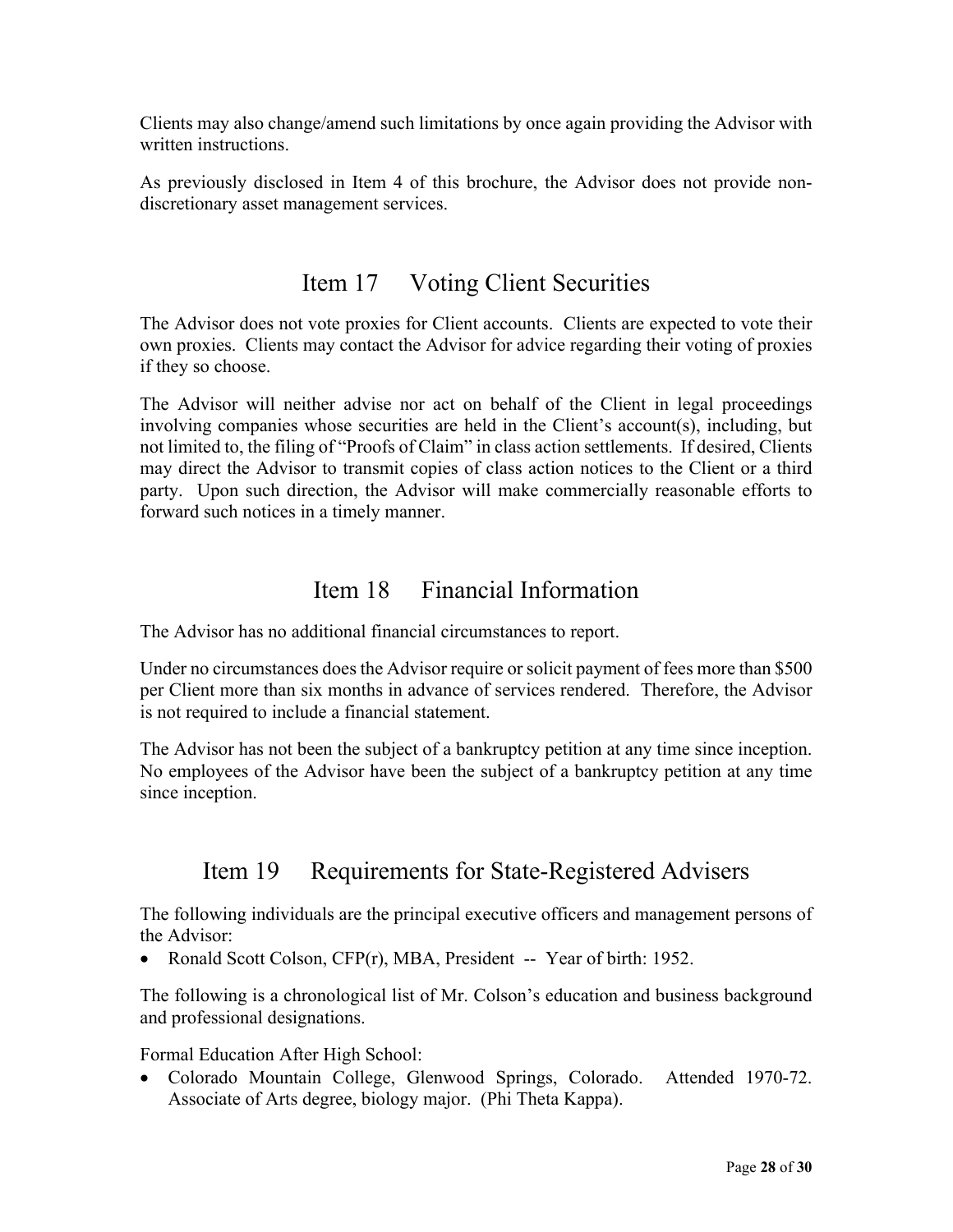- World Campus Afloat, Chapman College, Orange, California. Attended two semesters at sea. Biology major.
- University of Colorado, Boulder, Colorado. Attended two years. Graduated in 1975 with a Bachelor of Arts degree, biology major. (Phi Beta Kappa).
- University of Denver, Denver, Colorado. Attended one year. Biology major.
- University of Colorado, Boulder, Colorado. Attended three years. Graduated in 1989 with a Master of Business Administration degree, finance major. (With Honors).
- College for Financial Planning, Denver, Colorado. Attended 1990-93. Graduated in 1993 with a Certified Financial Planner®, (CFP®), designation.

Business Background Since 1987:

- Field Underwriter for New York Life Insurance Company, Denver General Office, Denver, Colorado. From May 1987 through July 1989. Voluntarily terminated.
- Sole Proprietor of Colson Financial Group, Lakewood, Colorado, an independent insurance/investment brokerage and financial planning firm. July 1989 through October 1991. Sole proprietorship terminated at incorporation, October 1991.
- Registered Representative of GDN Securities Ltd., Englewood, Colorado from July 1989 through October 1991 when the broker/dealer was purchased by Miller Financial Group.
- Registered Representative of Miller Financial Group, Minneapolis, Minnesota from October 1991 through February 1996 when the broker/dealer's name was changed to Global Financial Group.
- Registered Representative of Global Financial Group, Minneapolis, Minnesota from February 1996 through July 1996. Voluntarily terminated to eliminate conflicts of interest with non-commissioned investment advisory services provided to Clients.
- President of Colson Financial Group, Inc., Lakewood, Colorado, a financial planning and investment management firm, from October 1991 to the present.

Designations: Ronald Scott Colson, CFP®, MBA, President has earned the following designation(s) and is in good standing with the granting authority:

Certified Financial Planner® (CFP®), granted 1993.03.15 by the CFP Board.

The following is an explanation of the Certified Financial Planner® (CFP®) designation: The Certified Financial Planner™, CFP® and federally registered CFP (with flame design) marks (collectively, the "CFP® marks") are professional certification marks granted in the United States by Certified Financial Planner Board of Standards, Inc. ("CFP Board").

The CFP® certification is a voluntary certification; no federal or state law or regulation requires financial planners to hold CFP® certification. It is recognized in the United States and a number of other countries for its (1) high standard of professional education; (2) stringent code of conduct and standards of practice; and (3) ethical requirements that govern professional engagements with clients. Currently, more than 62,000 individuals have obtained CFP® certification in the United States.

To attain the right to use the CFP® marks, an individual must satisfactorily fulfill the following requirements: